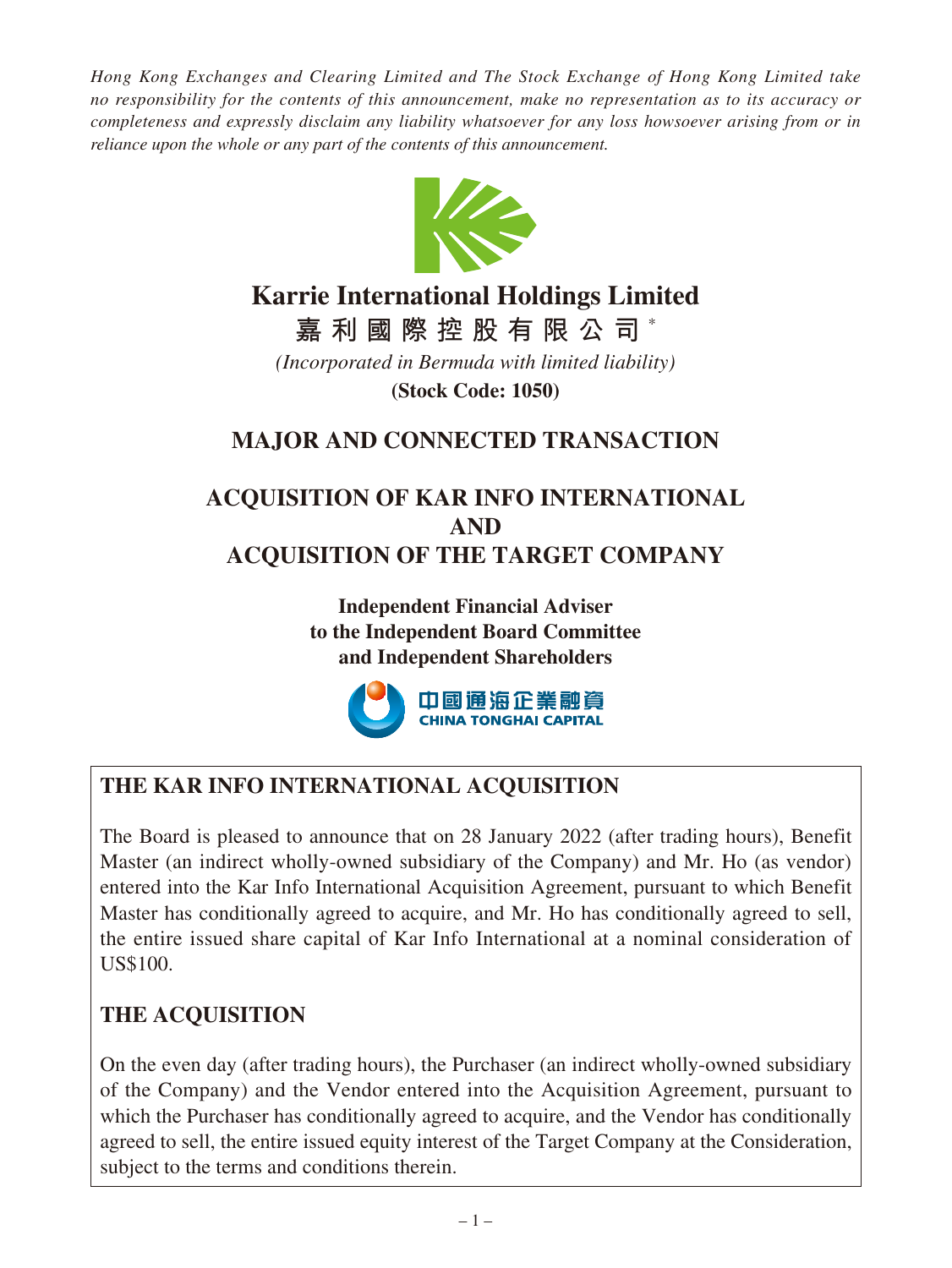The Consideration for the entire issued equity interest of the Target Company is RMB38 million (equivalent to approximately HK\$45.6 million) or its Hong Kong dollar equivalent, which will be settled in cash by the Purchaser.

The Kar Info International Acquisition and the Acquisition are inter-conditional and they are part of the steps of the Proposed Spin-off. Upon the Kar Info International Acquisition Closing and the Acquisition Closing, Kar Info International will become a wholly-owned subsidiary of Benefit Master (an indirect wholly-owned subsidiary of the Company), and the Target Company (following completion of the Corporate Division) will become a wholly-owned subsidiary of the Purchaser. The financial results, assets and liabilities of the Target Operation will be consolidated into the accounts of the Company and the consolidated financial statements of the Company will be restated and prepared using the merger basis of accounting.

# **IMPLICATIONS UNDER THE LISTING RULES**

As all the percentage ratios applicable to the Kar Info International Acquisition were less than 0.1%, the Kar Info International Acquisition constituted a de minimis transaction of the Company pursuant to Rule 14A.76 of the Listing Rules and was fully exempted from the reporting, announcement, circular and Independent Shareholders' approval requirements under Chapter 14A of the Listing Rules.

As the Kar Info International Acquisition Agreement and the Acquisition Agreement were entered into by the Group with, respectively, Mr. Ho and his associate on the same date and the transactions contemplated thereunder are inter-conditional with each other, the transactions contemplated under the Kar Info International Acquisition Agreement and the Acquisition Agreement shall be aggregated and be treated as if they were one transaction under Rules 14A.81 and 14A.82 of the Listing Rules.

As one or more of the applicable percentage ratios in respect of the Acquisition (standalone or on an aggregated basis) is more than 25% but less than 100%, the Acquisition constitutes a major transaction of the Company under Chapter 14 of the Listing Rules. Accordingly, the Acquisition is subject to the reporting, announcement, circular and Shareholders' approval requirements under Chapter 14 of the Listing Rules.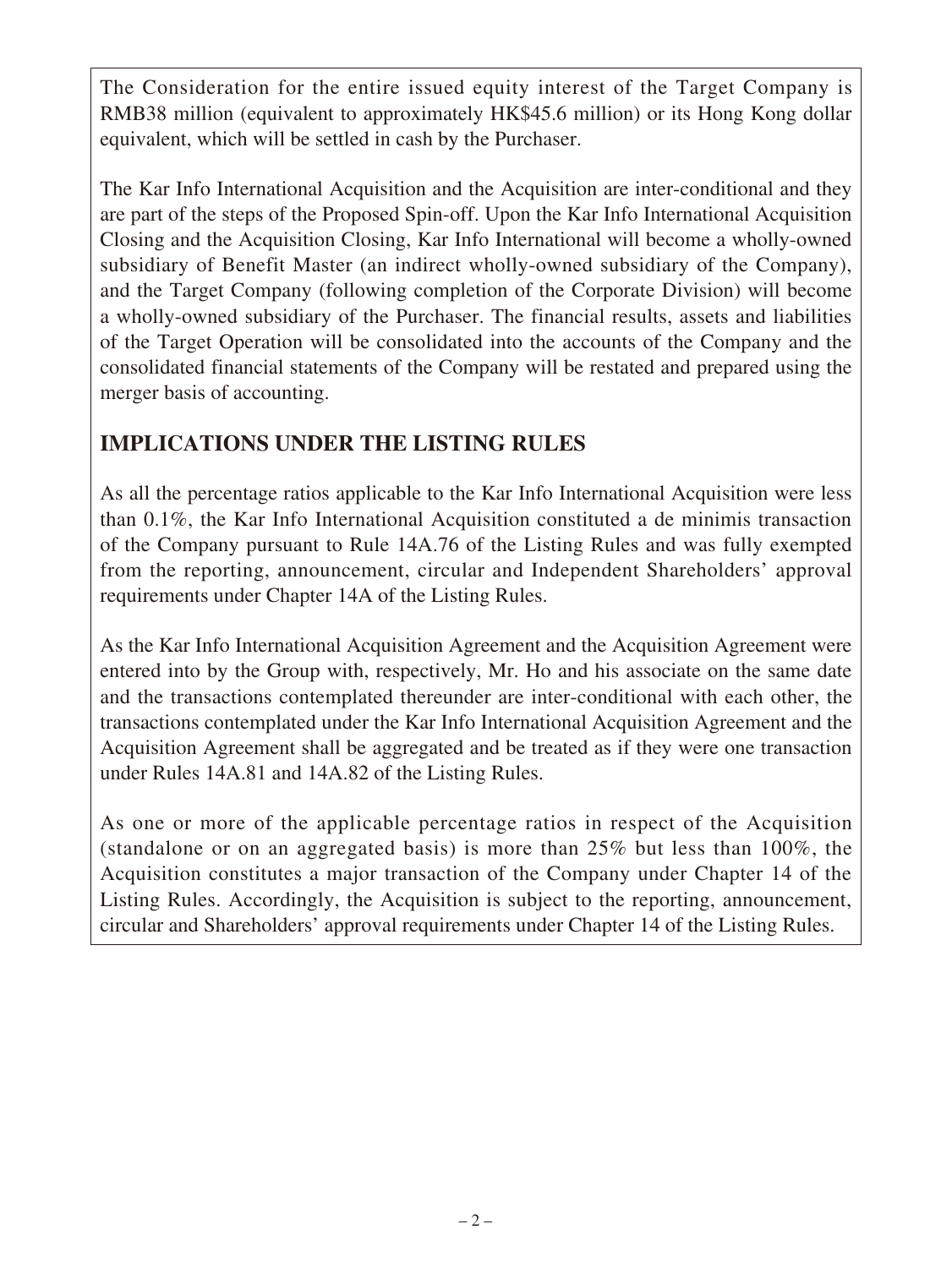As at the date of this announcement, the Vendor is wholly-owned by Mr. Ho, who is a connected person of the Company by virtue of being an executive Director, the Chairman, and the Chief Executive Officer of the Company, and a Controlling Shareholder. Accordingly, the Acquisition also constitutes a connected transaction of the Company under Chapter 14A of the Listing Rules and is subject to the reporting, announcement, circular and Independent Shareholders' approval requirements under Chapter 14A of the Listing Rules. Given that the Kar Info International Acquisition is inter-conditional with the Acquisition, the Company will also seek Independent Shareholders' approval for the Kar Info International Acquisition.

## **INDEPENDENT BOARD COMMITTEE AND INDEPENDENT FINANCIAL ADVISER**

The Company has established the Independent Board Committee to advise the Independent Shareholders in connection with the Kar Info International Acquisition Agreement, the Acquisition Agreement, and the transactions contemplated thereunder. China Tonghai Capital Limited has been appointed as Independent Financial Adviser by the Company to advise the Independent Board Committee and the Independent Shareholders in connection with the Kar Info International Acquisition Agreement, the Acquisition Agreement, and the transactions contemplated thereunder.

## **SGM**

The Company will seek approval from the Independent Shareholders for the Kar Info International Acquisition Agreement, the Acquisition Agreement, and the transactions contemplated thereunder at the SGM.

Mr. Ho, an executive Director, the Chairman and the Chief Executive Officer of the Company, and a Controlling Shareholder, is considered to have material interest in the Kar Info International Acquisition and the Acquisition by virtue of his interests in the Vendor, Kar Info International, and the Target Company. He, together with Mr. Ho Cheuk Ming (non-executive Director) and Mr. Ho Kai Man (non-executive Director), has therefore abstained from voting on the relevant Board resolutions and, along with his associates (including Mr. Ho Cheuk Ming, Mr. Ho Wai Hon Brian and Ms. Ho Po Chu), shall abstain from voting at the SGM in respect of the resolutions for approving the Kar Info International Acquisition Agreement, the Acquisition Agreement, and the transactions contemplated thereunder. As at the date of this announcement, Mr. Ho, Mr. Ho Cheuk Ming, Mr. Ho Wai Hon Brian and Ms. Ho Po Chu (including their personal interests, family interests and corporate/other interests) are interested in approximately 72.70%, 41.09%, 0.11% and 72.70% of the Shares in issue of the Company, respectively. Mr. Ho is the brother of Mr. Ho Cheuk Ming, the uncle of Mr. Ho Kai Man, the father of Mr. Ho Wai Hon Brian and the spouse of Ms. Ho Po Chu.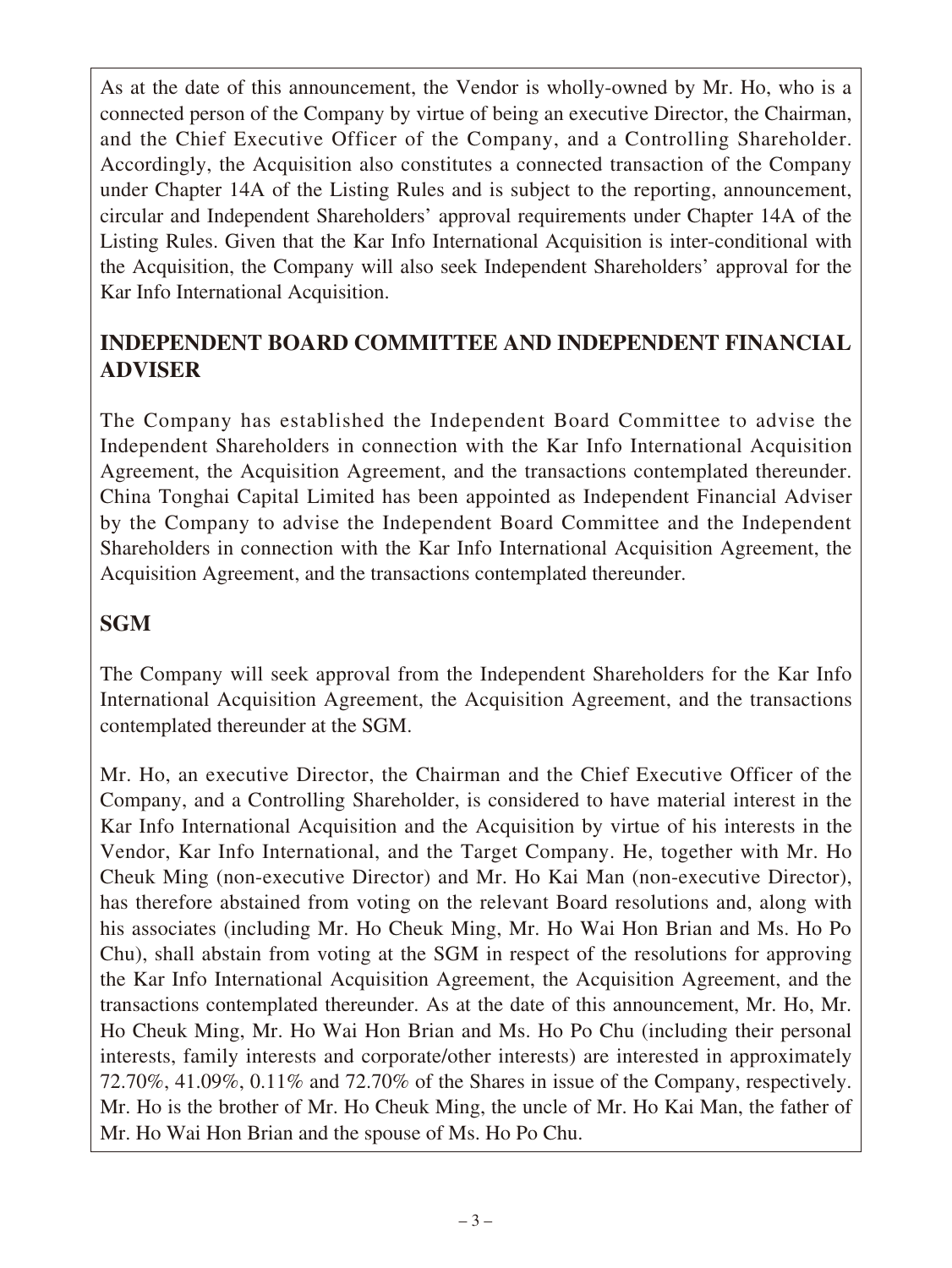Save as disclosed above and to the best of the Directors' knowledge, information and belief having made all reasonable enquiries, as at the date of this announcement, no other Shareholder and/or associate thereof has a material interest in the Kar Info International Acquisition Agreement, the Acquisition Agreement, or the transactions contemplated thereunder and thus, no other Shareholder and/or associate thereof is required to abstain from voting on the proposed resolutions to approve the aforementioned matters.

## **DESPATCH OF CIRCULAR**

A circular containing, among others, (i) further details of the Kar Info International Acquisition Agreement, the Acquisition Agreement, and the transactions contemplated thereunder; (ii) a letter from the Independent Board Committee with its opinion and recommendations on the Kar Info International Acquisition Agreement, the Acquisition Agreement, and the transactions contemplated thereunder to the Independent Shareholders; (iii) a letter of advice from the Independent Financial Adviser with its advice on the Kar Info International Acquisition Agreement, the Acquisition Agreement, and the transactions contemplated thereunder to the Independent Board Committee and the Independent Shareholders; and (iv) a notice of the SGM, will be despatched to the Shareholders as soon as possible and within 15 business days after the publication of this announcement.

**The Kar Info International Acquisition and the Acquisition are subject to a number of conditions, including approval from the Independent Shareholders, which may or may not be fulfilled. There is therefore no assurance that the Kar Info International Acquisition or the Acquisition will proceed. Shareholders and potential investors of the Company should exercise caution when dealing in the securities of the Company.**

# **THE KAR INFO INTERNATIONAL ACQUISITION**

The Board is pleased to announce that on 28 January 2022, Benefit Master (an indirect wholly-owned subsidiary of the Company) and Mr. Ho (as vendor) entered into the Kar Info International Acquisition Agreement, pursuant to which Benefit Master has conditionally agreed to acquire, and Mr. Ho (as vendor) has conditionally agreed to sell, the entire issued share capital of Kar Info International at a nominal consideration of US\$100.

The consideration for the Kar Info International Acquisition was agreed after arm's length negotiations between the Benefit Master and Mr. Ho on normal commercial terms having considered that Kar Info International is an investment holding company with no operations and that the nominal consideration reflects the value of its entire issued share capital. The Directors (excluding Mr. Ho, Mr. Ho Cheuk Ming, Mr. Ho Kai Man and the independent non-executive Directors) are of the view that the consideration for the Kar Info International Acquisition is fair and reasonable, on normal commercial terms and is in the interests of the Company and the Shareholders as a whole.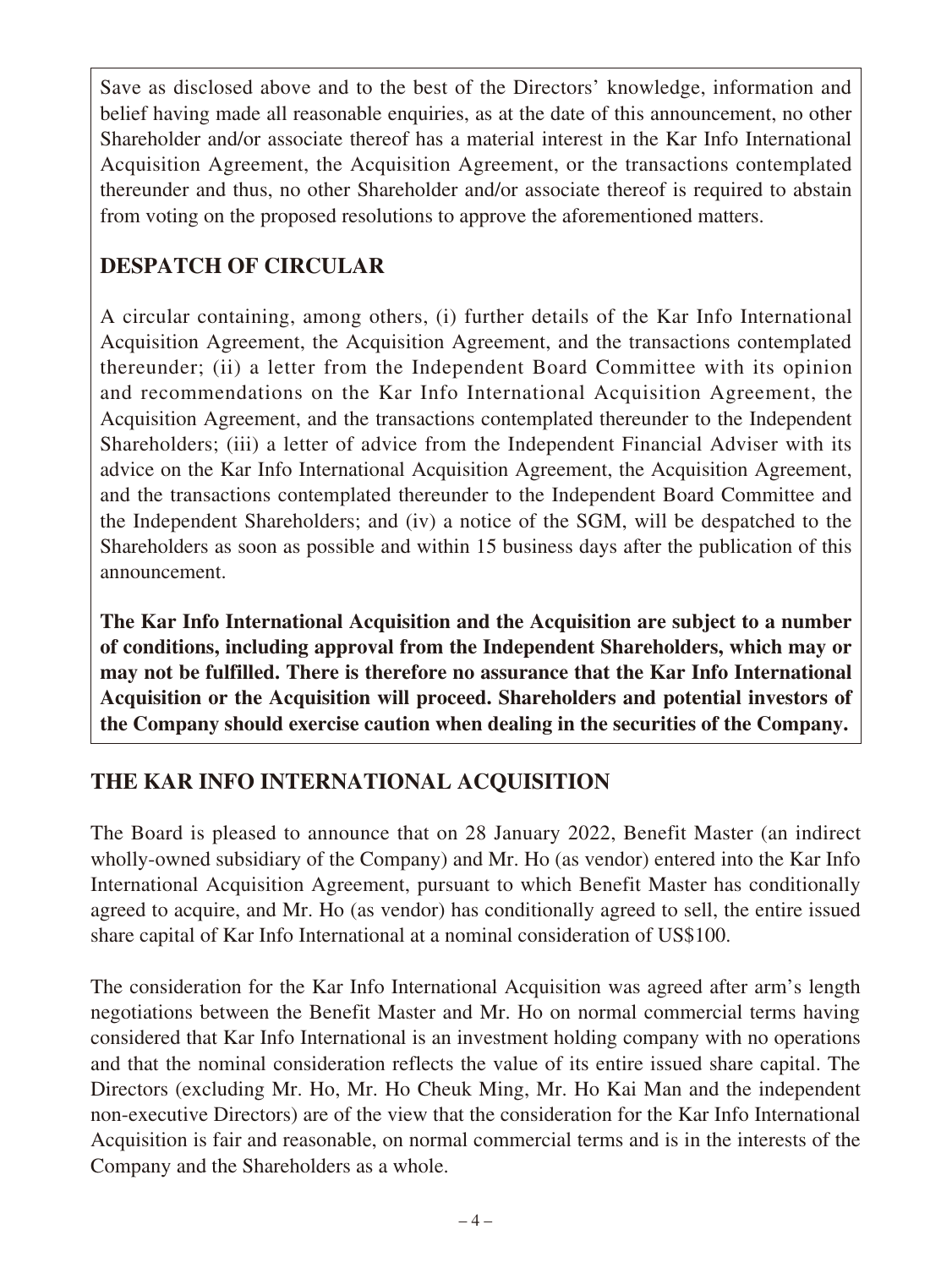The Kar Info International Acquisition was conducted for purpose of the corporate restructuring of the Group. Please refer to the section headed "Information of the Parties involved in the Acquisitions — The Target Operation" in this announcement for further details of Kar Info International in relation to the Property Development Project, and the section headed "Reasons for and Benefits of the Acquisitions" in this announcement for further details of the corporate restructuring.

Completion of the Kar Info International Acquisition is subject to the fulfilment or waiver (as the case may be) at or prior to Kar Info International Acquisition Closing of the following Kar Info International Acquisition Conditions:

- (a) the warranties remaining true and accurate and not misleading in any respect as at the date of the Kar Info International Acquisition Agreement as if repeated at completion;
- (b) the approval of the Independent Shareholders; and
- (c) the Acquisition Agreement having become unconditional in all respects (i.e. all the Acquisition Conditions, other than that regarding the completion of the Kar Info International Acquisition Agreement, having been satisfied).

If the Kar Info International Acquisition Conditions above are not fulfilled or waived (as the case may be) within four months of the date of the Kar Info International Acquisition Agreement (or any extended date as agreed by the parties in writing), the parties to the Kar Info International Acquisition Agreement shall not be bound to proceed with the Kar Info International Acquisition.

### **The Kar Info International Acquisition Closing**

The Kar Info International Acquisition Closing is scheduled to take place on the Closing Date, which is three business days after the Kar Info International Acquisition Conditions have been fulfilled pursuant to the Kar Info International Acquisition Agreement, or such other date as Benefit Master and Mr. Ho may agree in writing.

Upon the Kar Info International Acquisition Closing, Kar Info International will become a wholly-owned subsidiary of Benefit Master (an indirect wholly-owned subsidiary of the Company).

Please also refer to the section headed "Financial Impacts of the Acquisitions on the Company" in this announcement for details of the financial effects of the Kar Info International Acquisition on the Company.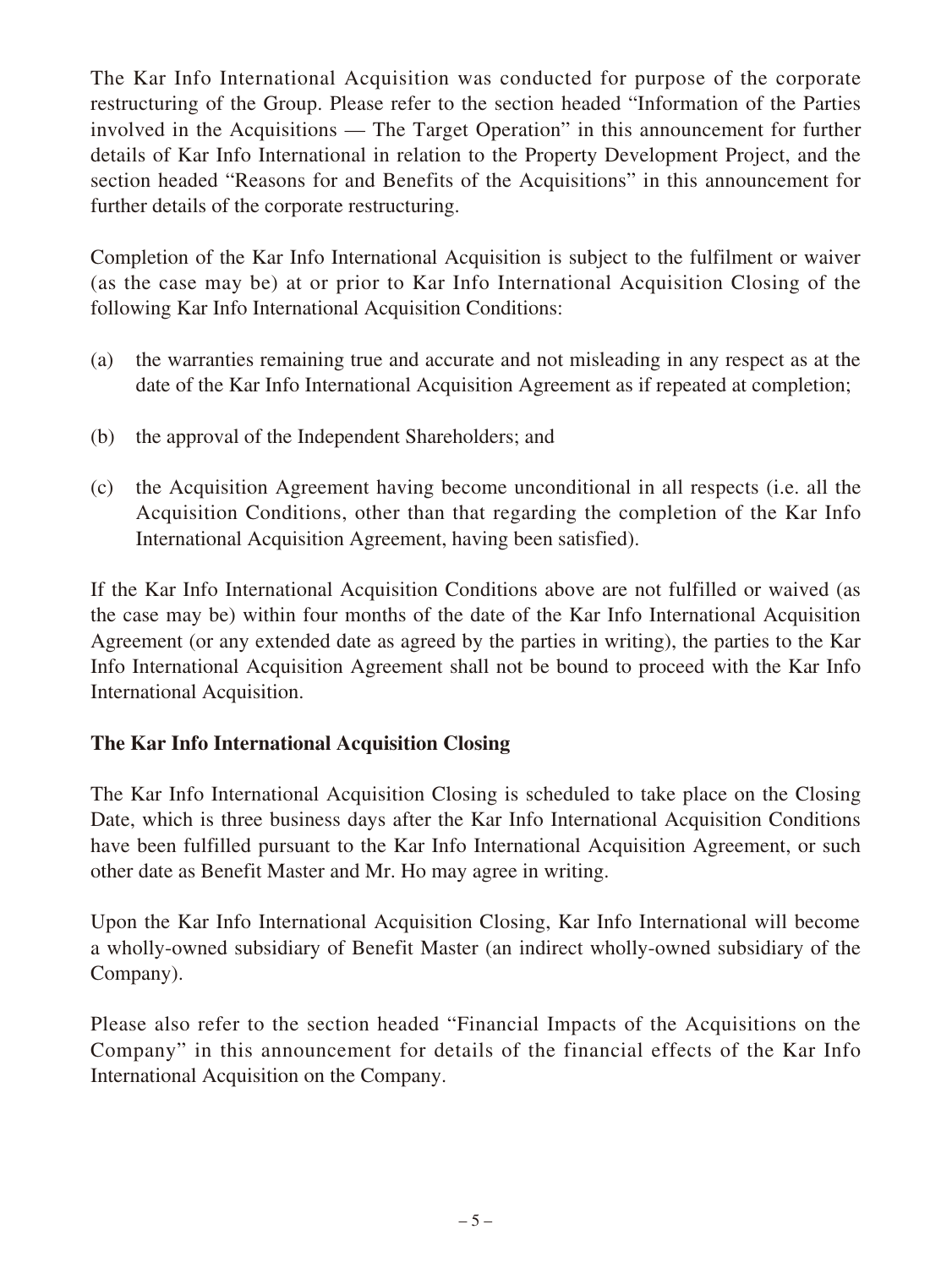### **THE ACQUISITION AGREEMENT**

On 28 January 2022 (after trading hours), the Purchaser (an indirect wholly-owned subsidiary of the Company) and the Vendor entered into the Acquisition Agreement, pursuant to which the Purchaser has conditionally agreed to acquire, and the Vendor has conditionally agreed to sell, the entire issued equity interest of the Target Company at the Consideration, subject to the terms and conditions therein.

The principal terms of the Acquisition Agreement are set out below:

#### **Date**

28 January 2022

### **Parties**

| (i) | the Purchaser:   | KRP Development Company Limited (an indirect wholly-owned<br>subsidiary of the Company) |
|-----|------------------|-----------------------------------------------------------------------------------------|
|     | (ii) the Vendor: | Kar Info Property Limited (a company wholly-owned by Mr. Ho)                            |

### **Subject matter**

Pursuant to the Acquisition Agreement, the Purchaser has conditionally agreed to acquire, and the Vendor has conditionally agreed to sell, the entire issued equity interest of the Target Company (following completion of the Corporate Division), subject to the terms and conditions therein.

For the avoidance of doubt, the Purchaser is not purchasing any of the issued equity interest of the New Entity (following completion of the Corporate Division) under the Acquisition Agreement.

Pursuant to the Acquisition Agreement, it is agreed that all profits derived by the Target Company (assuming completion of the Corporate Division) before 30 September 2021 shall belong and be paid to the Vendor. For all profits derived by the Target Company (assuming completion of the Corporate Division) from 1 October 2021 onwards, they shall belong and be paid to the Purchaser.

Under the Acquisition Agreement, the Purchaser also agreed to assume the debt liabilities of the New Entity (following completion of the Corporate Division) owed to the Target Company (the "**Debt Liabilities**") in the amount of approximately RMB276.3 million (equivalent to approximately HK\$331.6 million).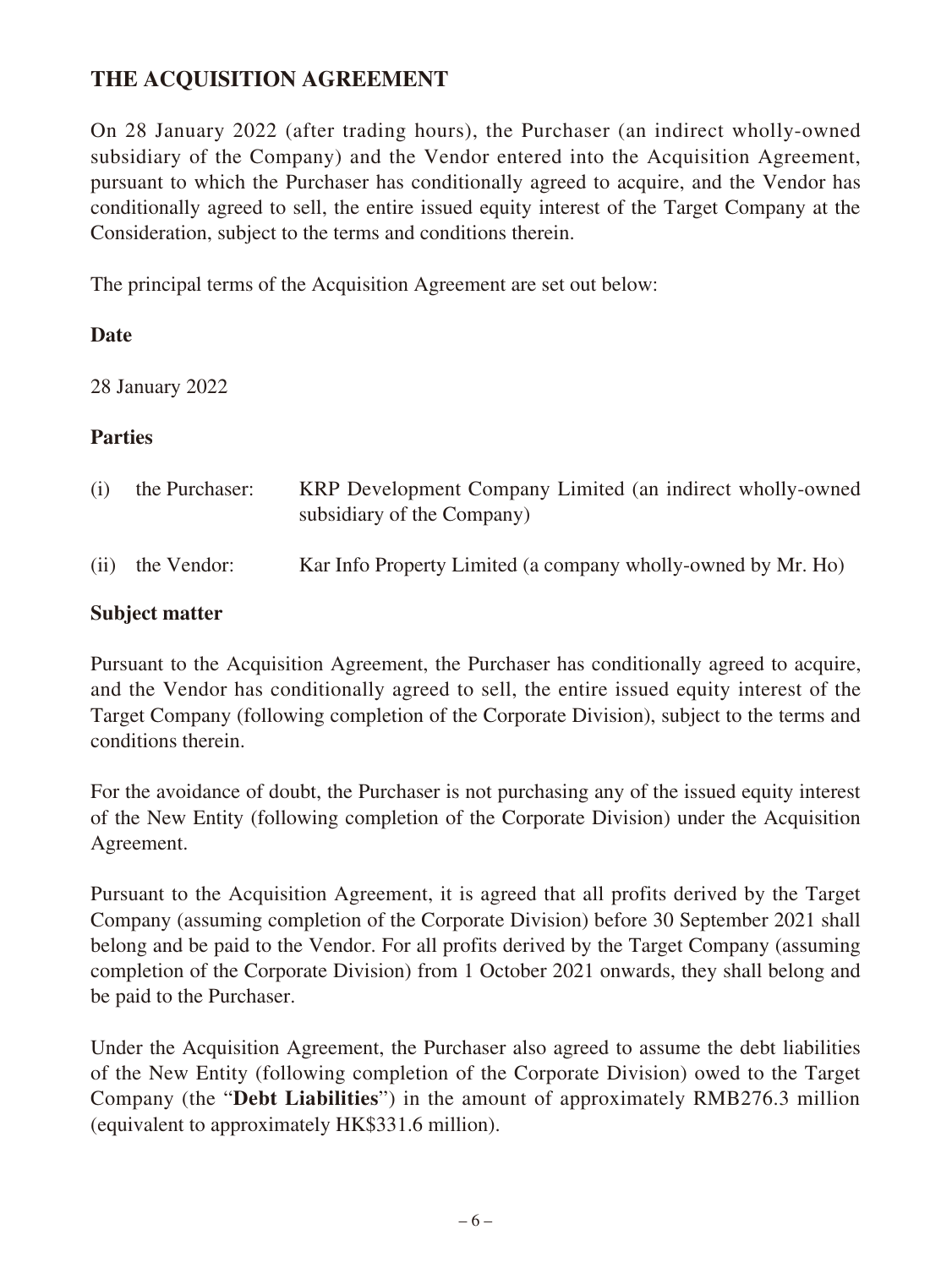Prior to the Closing Date, the Target Company shall complete its distribution of profits to the Vendor (the "**Profits Distribution**"). For all profits of the Target Company derived after 1 October 2021, they shall belong to the Purchaser upon the Acquisition Closing.

All taxes arising from and/or relating to the Acquisition (including but not limited to any taxes arising from and/or relating to the Profits Distribution) shall be borne by the Vendor and the Purchaser equally.

### **Consideration**

The Consideration for the entire issued equity interest of the Target Company is RMB38 million (equivalent to approximately HK\$45.6 million) or its Hong Kong dollar equivalent. The exchange rate between RMB and HK\$ shall be counted based on the middle rate of RMB (offshore RMB (CNH)) against HK\$ issued by The Hongkong and Shanghai Banking Corporation Limited on the respective dates of payment.

The Consideration will be settled in cash by the Purchaser within 30 days of the Closing Date. The payment of the Consideration will be funded by internal resources of the Group.

The Consideration was agreed after arm's length negotiations between the Purchaser and the Vendor on normal commercial terms having taken into consideration various factors, including but not limited to the followings:

- (i) the Equity Valuation Report prepared by the Valuer, which has already taken into account the fair value of the property interests of the Target Company as at 30 September 2021 as per the Property Valuation Report and such value has been reflected in the Equity Valuation;
- (ii) the Debt Liabilities to be assumed by the Purchaser;
- (iii) a consideration discount of approximately 4.3% as agreed by the parties as a time value discount for the Unsold Units and after commercial negotiations between the parties; and
- (iv) the potential benefits to be derived from the Acquisition. Following the completion of the Corporate Division and the Acquisition, the Target Company will carry on the business of the Property Development Project, retaining all its related assets and liabilities. The Company is of the opinion that following the completion of the Acquisition, the Target Company would be able to contribute to the income and asset base of the Group, improve the management efficiency of the Group by consolidating its management over the various phases of Castfast Villas\* (嘉輝豪庭) and broaden the revenue base of the Group. For further details of the benefits of the Acquisition, please refer to the section headed "Reasons for and Benefits of the Acquisitions" in this announcement.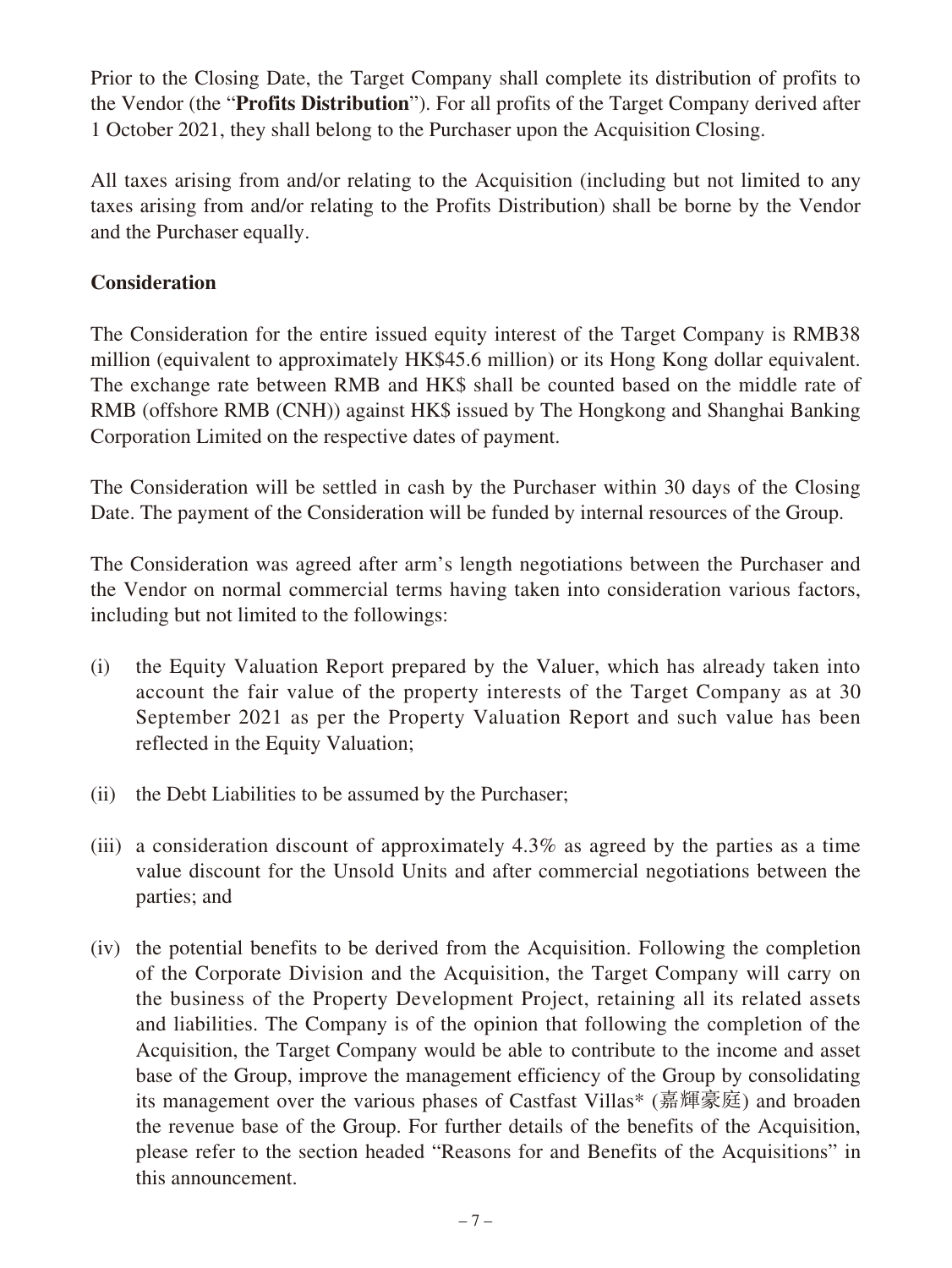Pursuant to the Equity Valuation Report prepared by the Valuer, the fair value of the entire equity interest of the Target Company (assuming completion of the Corporate Division) is approximately RMB316 million (equivalent to approximately HK\$379.2 million) as at 30 September 2021 based on the asset-based approach. Pursuant to the Property Valuation Report, the fair value of the property interests of the Target Company is approximately RMB126.2 million (equivalent to approximately HK\$151.4 million) as at 30 September 2021. In assessing the fair value of the entire equity interest in of the Target Company (assuming completion of the Corporate Division), the Equity Valuation Report has taken into account, among others, the fair value of the property interests of the Target Company as at 30 September 2021 (which is presented as "real estate inventory" in the Equity Valuation Report) as part of the current assets of the Target Company.

### *Consideration adjustment*

As at 30 September 2021, there were 12 Unsold Units under the Property Development Project. In the case if (i) such Unsold Units are being sold by the Target Company to third parties during the period from 30 September 2021 (being the date of the valuation) to the Closing Date; and (ii) the selling price of such Unsold Units per sq. m. is lower than the average appraisal price of such Unsold Units (the "**Adjusted Price Residential Units**"), the Consideration shall be adjusted in the following manner:

- *Adjusted Consideration = Consideration minus R*, in which:
	- The price of any Adjusted Price Residential Units would be equal to:

The size of the property as stated on the relevant sales agreement (in sq. m.)\* (the average appraisal price – the actual selling price/sq. m.) (all prices exclusive of tax)

"R" equals to the aggregate sum of all Adjusted Price Residential Units

For the above purpose, "average appraisal price" refers to the average appraisal price of the 12 Unsold Units per sq. m. as indicated in the Property Valuation Report, being approximately RMB29,075 per sq. m. (exclusive of tax). The consideration adjustment is calculated from the perspective of each Unsold Unit sold.

Having considered the above factors as well as the Directors' assessment of the business, operation and financial conditions of the Target Company, the Directors (excluding Mr. Ho, Mr. Ho Cheuk Ming, Mr. Ho Kai Man and the independent non-executive Directors) are of the view that the Consideration (including its adjustment) is fair and reasonable, on normal commercial terms and is in the interests of the Company and the Shareholders as a whole.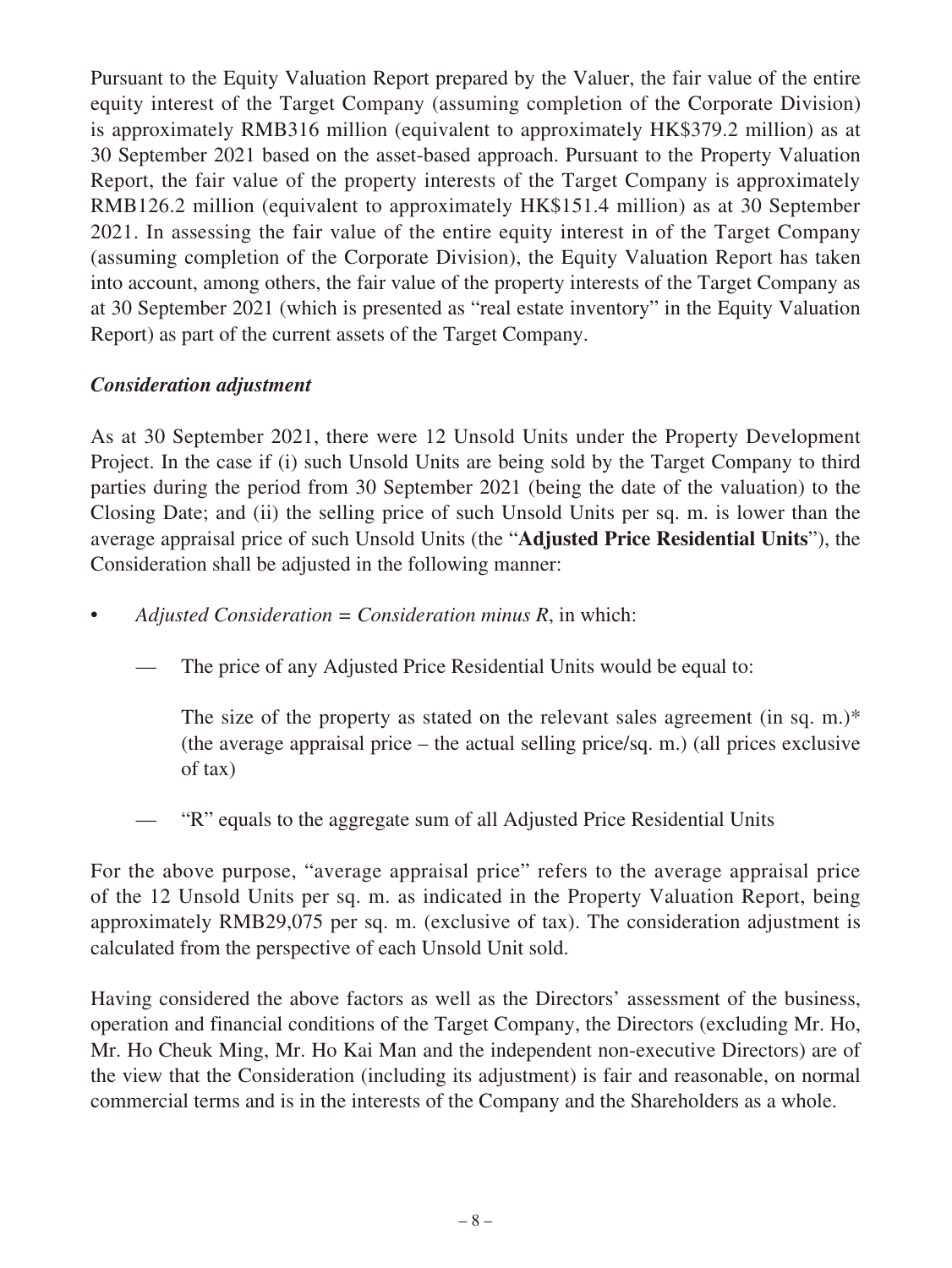### **Conditions precedent**

The obligations of each of the parties to effect the transactions contemplated under the Acquisition Agreement at the Acquisition Closing shall be subject to the fulfilment or waiver (as the case may be) at or prior to Acquisition Closing of the following Acquisition Conditions:

- (a) the representations and warranties of the Vendor remaining true, complete and accurate with no false or misleading statements and material omissions from the date of the Acquisition Agreement until the Closing Date;
- (b) the Vendor having duly performed and complied with all agreements and undertakings under the Acquisition Agreement with no breach of any of the agreements from the date of the Acquisition Agreement until the Closing Date;
- (c) the transactions contemplated under the Acquisition Agreement not being prohibited by any PRC laws or any judgment, injunction, order or decree of any courts, arbitration or government bodies; and there exists no pending or potential litigation arbitration, judgment, decree or injunction which may have a material adverse impact on the transactions as contemplated under the Acquisition Agreement;
- (d) from the date of the Acquisition Agreement until the Closing Date, there exists no events, conditions, changes or other situations or reasonably foreseeable event, conditions, changes or situations which may have an adverse impact on the assets, financials, liabilities, technologies, profit forecast and normal operation of the Target Company;
- (e) the Purchaser has completed its financial and legal due diligence review of the Target Company, and is satisfied with the results thereof;
- (f) the Vendor and the Target Company having entered into the Corporate Division Agreement, the substance and form of which shall be to the satisfaction of the Purchaser and the Corporate Division Agreement shall remain valid and effective as at the Closing Date;
- (g) the Corporate Division has been formally completed in accordance with the applicable PRC laws, rules and regulations and the relevant registration procedures in connection with the Corporate Division (if any) have been completed;
- (h) the Vendor has obtained approval from its board of directors for approving the Acquisition Agreement and the transactions contemplated thereunder;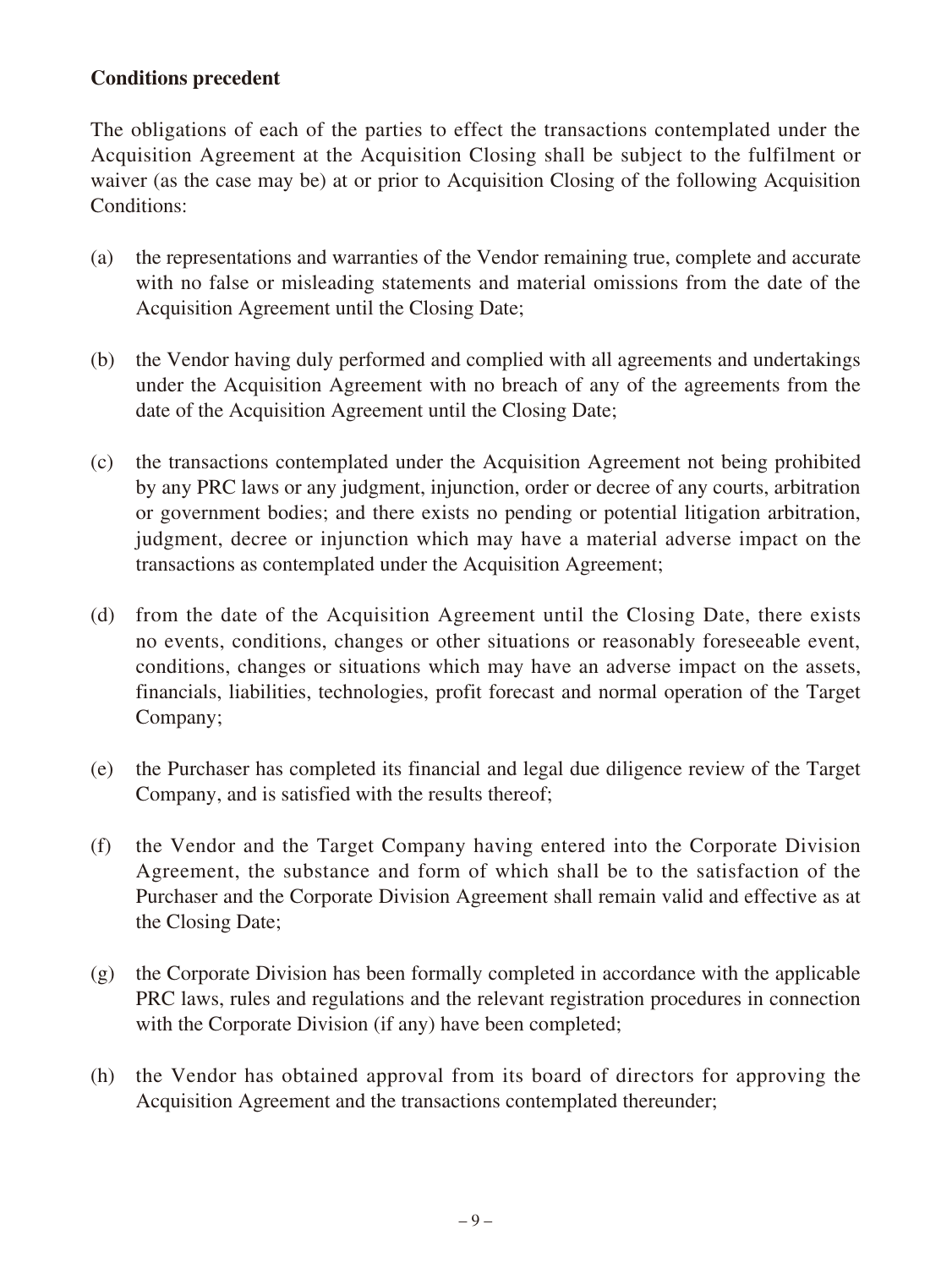- (i) the Independent Shareholders have passed the resolutions at the SGM for approving the Acquisition Agreement and the transactions contemplated thereunder;
- (j) the Target Company has completed the relevant registration procedures with the relevant PRC authorities in connection with the Acquisition and the Purchaser has been duly registered as the shareholder of the entire issued equity interest of the Target Company and has been provided with relevant updated licences, including the business operation licence, of the Target Company; and
- (k) the Kar Info International Acquisition Agreement having become unconditional in all respects, i.e. all Kar Info International Acquisition Conditions, other than that regarding the completion of the Acquisition Agreement, having been satisfied.

Upon the fulfilment or waiver (as the case may be) of all the Acquisition Conditions, the Vendor shall deliver a certificate to the Purchaser certifying the same, except for conditions (e) and (i). If the Acquisition Conditions above are not fulfilled or waived (as the case may be) within four months of the date of the Acquisition Agreement (or any extended date as agreed by the parties in writing), the Purchaser may terminate the Acquisition Agreement by giving written notice to the Vendor. Save for conditions (c), (f), (g), (i), (j) and (k), all other Acquisition Conditions are waivable by the Vendor or the Purchaser, as applicable.

As at the date of this announcement, save for conditions (f) and (g) above which have been fulfilled, none of the Acquisition Conditions have been fulfilled or waived.

### **The Acquisition Closing**

The Acquisition Closing is scheduled to take place on the Closing Date, which is three business days after the Acquisition Conditions have been fulfilled or waived (as the case may be) pursuant to the Acquisition Agreement, or such other date as the Purchaser and the Vendor may agree in writing.

Following the Acquisition Closing, the Purchaser will be the legal and beneficial owner of the entire issued equity interest of the Target Company (following completion of the Corporate Division).

The Target Company (following completion of the Corporate Division) will become a wholly-owned subsidiary of the Purchaser and the financial results, assets and liabilities of the Target Company will be consolidated into the accounts of the Company.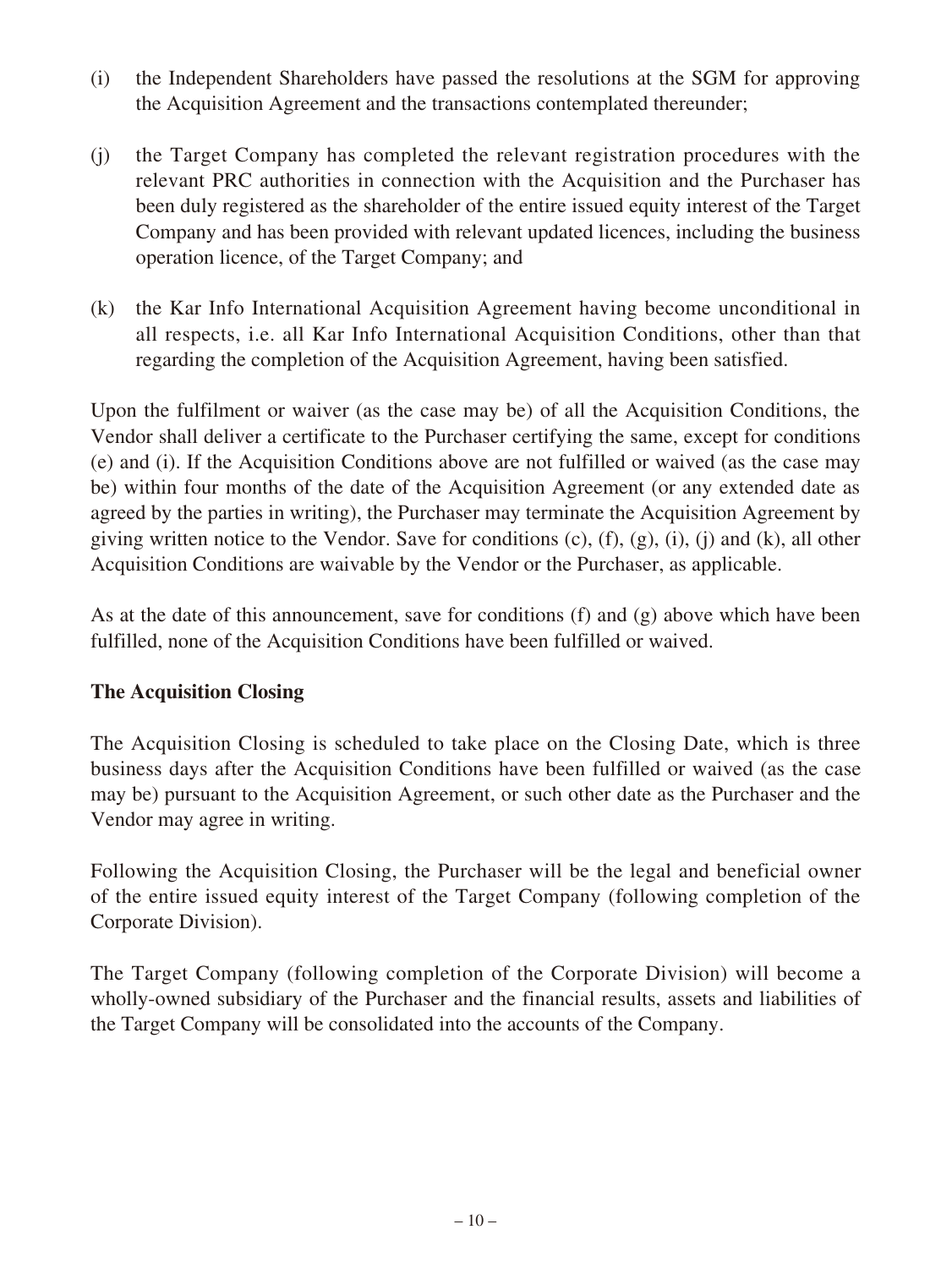### **Post Acquisition Closing Undertakings**

The parties to the Acquisition Agreement have agreed to the following post Acquisition Closing undertakings:

In the case if the Target Company (following completion of the Corporate Division) receives any refund of corporate income tax ("**CIT**") from the relevant PRC tax authorities within six (6) months of the Closing Date and such refund amount exceeds the estimated CIT recoverable amount of RMB37.2 million (being the net of CIT payable of RMB54.8 million and deferred tax assets of RMB92.0 million of the Target Company (assuming completion of the Corporate Division) as at 30 September 2021), such excess amount shall be refunded and paid to the Vendor (or any other third party as designated by the Vendor) by the Target Company in an one-off manner. For the avoidance of doubt, the total tax refund to the Vendor shall not exceed RMB52 million (equivalent to approximately HK\$62.4 million), which was referred to as the estimated CIT refund that would be entitled by the New Entity based on its financial information.

In the case if the Target Company (following completion of the Corporate Division) needs to pay any land appreciation tax ("**LAT**") to the relevant PRC tax authorities within six (6) months of the Closing Date and such LAT payment exceeds the provision amount for LAT (being approximately RMB363.9 million), such excess amount shall be refunded by the Vendor to the Target Company in an one-off manner.

### **FINANCIAL IMPACTS OF THE ACQUISITIONS ON THE COMPANY**

Upon the closing of the Acquisitions, the Company will become the ultimate holding company of each of Kar Info International and the Target Company and the financial results, assets and liabilities of the Target Operation will be consolidated into the accounts of the Company.

As the Company and the Target Operation are ultimately controlled by Mr. Ho before and after the Acquisitions and that control is not transitory, there would be a continuation of the risks and benefits to Mr. Ho and therefore the Acquisitions should be regarded as a business combination of entities under common control. Kar Info International had been an indirect holding company of the Target Company (via the Vendor). During the cooperation period under the Joint Operation Agreement (as defined below), Kar Info International was entitled to share 50% of the revenue and expenses of the Property Development Project, except for the CIT, and both the Company (via Massive Era Limited) and Kar Info international were the beneficiaries of the Property Development Project during such period; after the expiry of the Joint Operation Agreement on 22 March 2021, Kar Info International was entitled to 100% interest of the Property Development Project as it was, at the time, an indirect holding company (via the Vendor) of the Target Company and the Target Company is the beneficiary of the Property Development Project. As at the date of this announcement,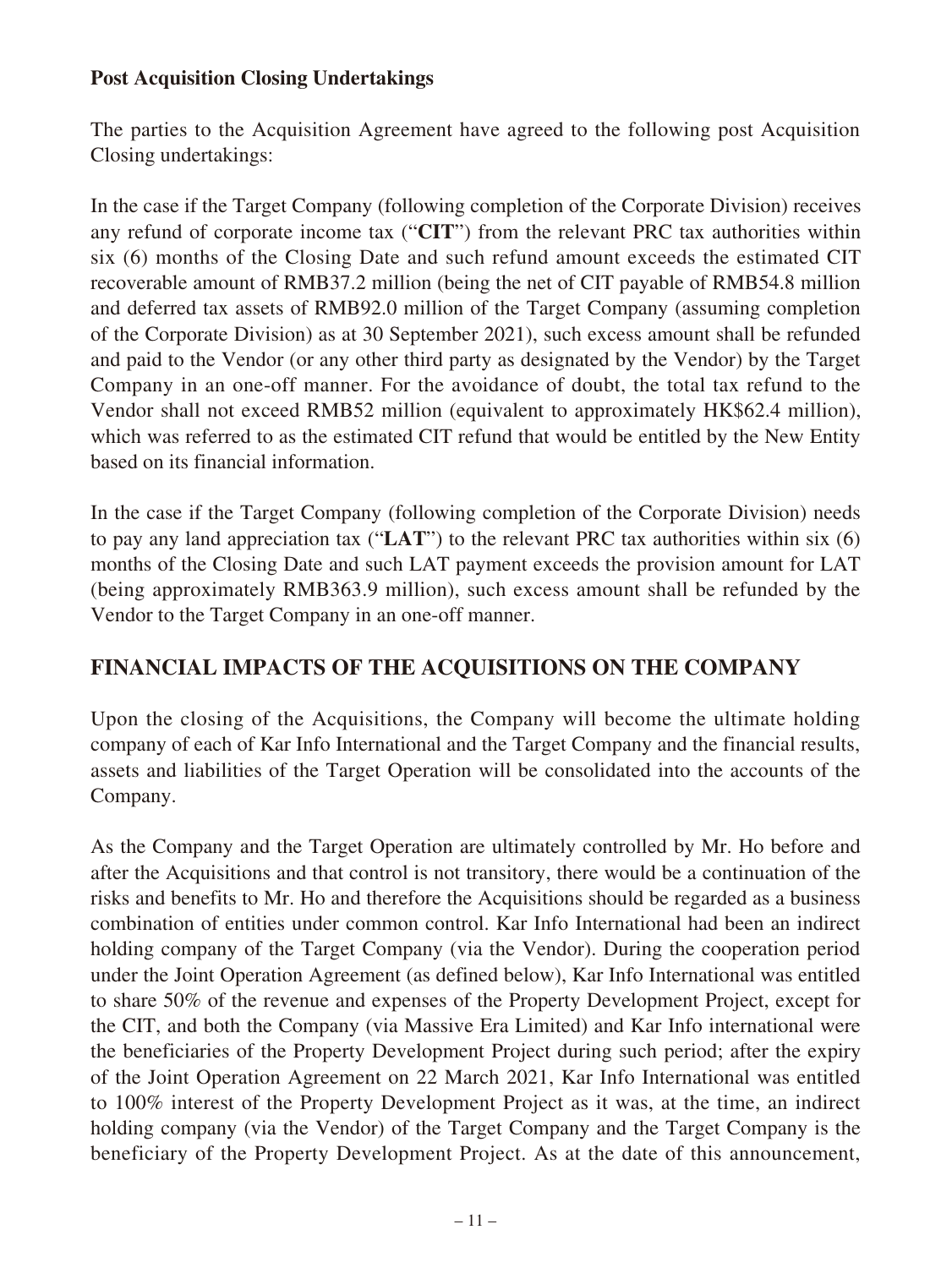the Target Company has completed the Corporate Division such that only the assets and liabilities in connection with the Property Development Project were retained by the Target Company. Accordingly, the consolidated financial statements of the Company will be restated and prepared using the merger basis of accounting as if the Target Operation had always been the subsidiaries of the Company since the date the Company and the Target Operation were under common control (which was before 1 April 2018). The financial information of the Target Operation has also been prepared to present the share of Kar Info International in the activities, assets and liabilities of the Property Development Project.

For further details of the Target Operation, the Property Development Project and the Joint Operation Agreement, please refer to the section headed "Information of the Parties involved in the Acquisitions — The Target Operation" in this announcement.

## **INFORMATION OF THE PARTIES INVOLVED IN THE ACQUISITIONS**

### **Benefit Master and the Purchaser**

Benefit Master and the Purchaser are companies incorporated in the BVI and in Hong Kong, respectively, with limited liability and are each an indirect wholly-owned subsidiary of the Company.

The Company is an investment holding company. The principal activities of the Company's subsidiaries consist of engaging in metal and plastic business, electronic manufacturing services business, and real estate business.

### **Mr. Ho**

Mr. Ho is an executive Director, the Chairman, and the Chief Executive Officer of the Company. As at the date of this announcement, Mr. Ho is interested in approximately 72.70% of the Shares in issue of the Company and is a Controlling Shareholder of the Company.

### **The Vendor**

The Vendor is a company incorporated in Hong Kong with limited liability which is wholly-owned by Mr. Ho. The Vendor is an investment holding company with no operations.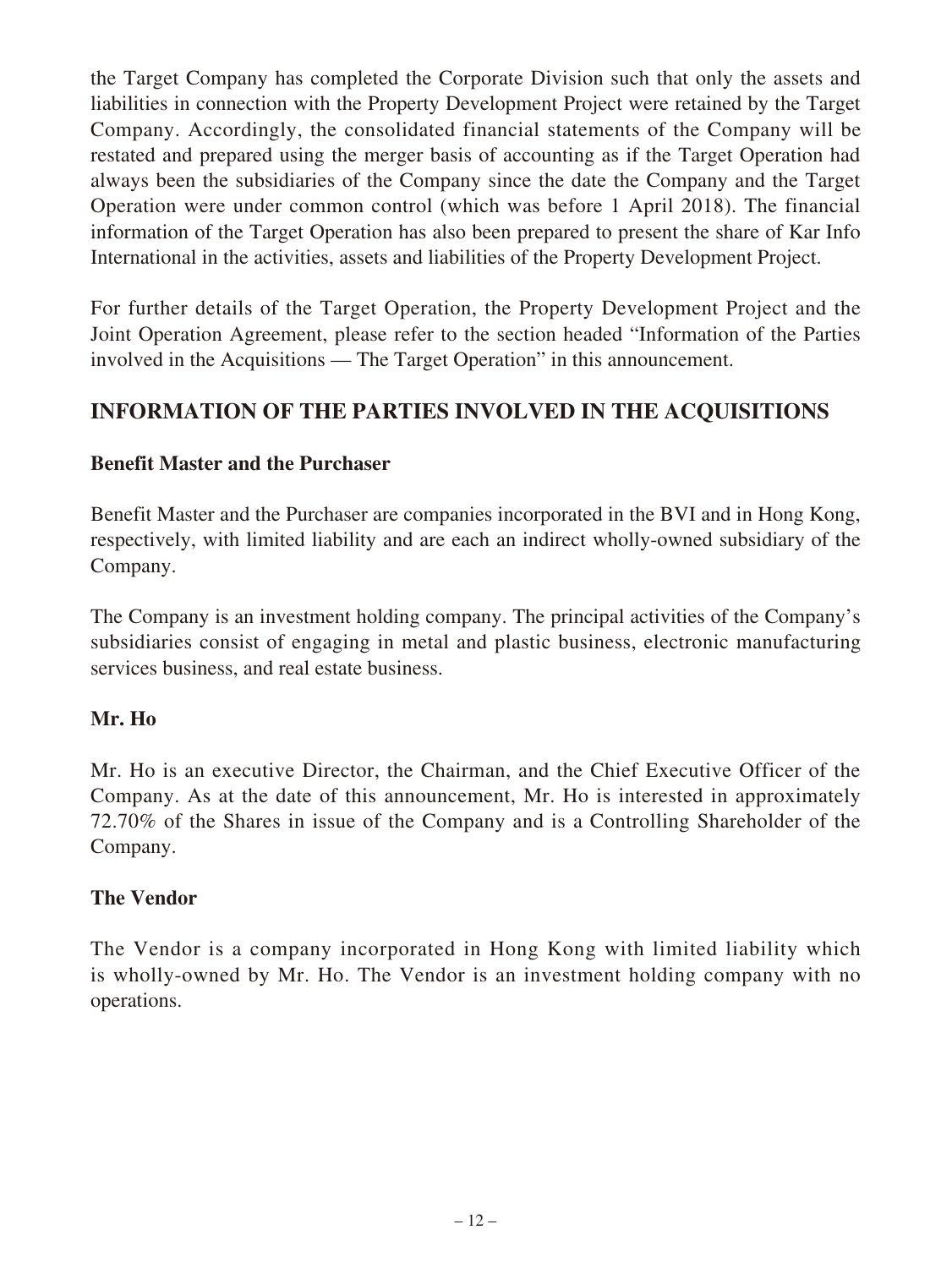### **The Target Operation**

### *Kar Info International*

Kar Info International is a company incorporated in the BVI with limited liability which is wholly-owned by Mr. Ho. Kar Info International is an investment holding company with no operations.

### *The Target Company*

The Target Company is a company incorporated in the PRC with limited liability which is wholly-owned by the Vendor and is principally engaged in property development and the real estate business.

The Target Company is the legal owner of the Project Land, on which the Property Development Project was developed; while Kar Info International is a party to the Joint Operation Agreement (as defined below), pursuant to which Kar Info International was entitled to share 50% of the profit before taxation of the Property Development Project. Please refer to the sub-section headed "The Property Development Project and the Joint Operation Agreement" below for further details of the relationship between the Target Company and Kar Info International in this regard.

### *The Property Development Project and the Joint Operation Agreement*

The Target Company is the holder and owns the legal title of the Project Land. As announced by the Company on 1 August 2016, Massive Era Limited (an indirect wholly-owned subsidiary of the Company) has undertaken a joint operation with Kar Info International by way of a cooperation agreement (the "**Joint Operation Agreement**") whereby Massive Era Limited agreed to participate in the Property Development Project by providing Kar Info International with an investment of HK\$140 million, in consideration of investment return calculated with reference to, amongst others, future profit arising from the sale of the residential units under the Property Development Project and Kar Info International and Massive Era Limited agreed to share the control over and the returns of the Property Development Project. Pursuant to the Joint Operation Agreement, Kar Info International was entitled to share 50% of the profit before taxation of the Property Development Project throughout the cooperation period (except for the LAT which would also be shared by the Company as stipulated in the Joint Operation Agreement).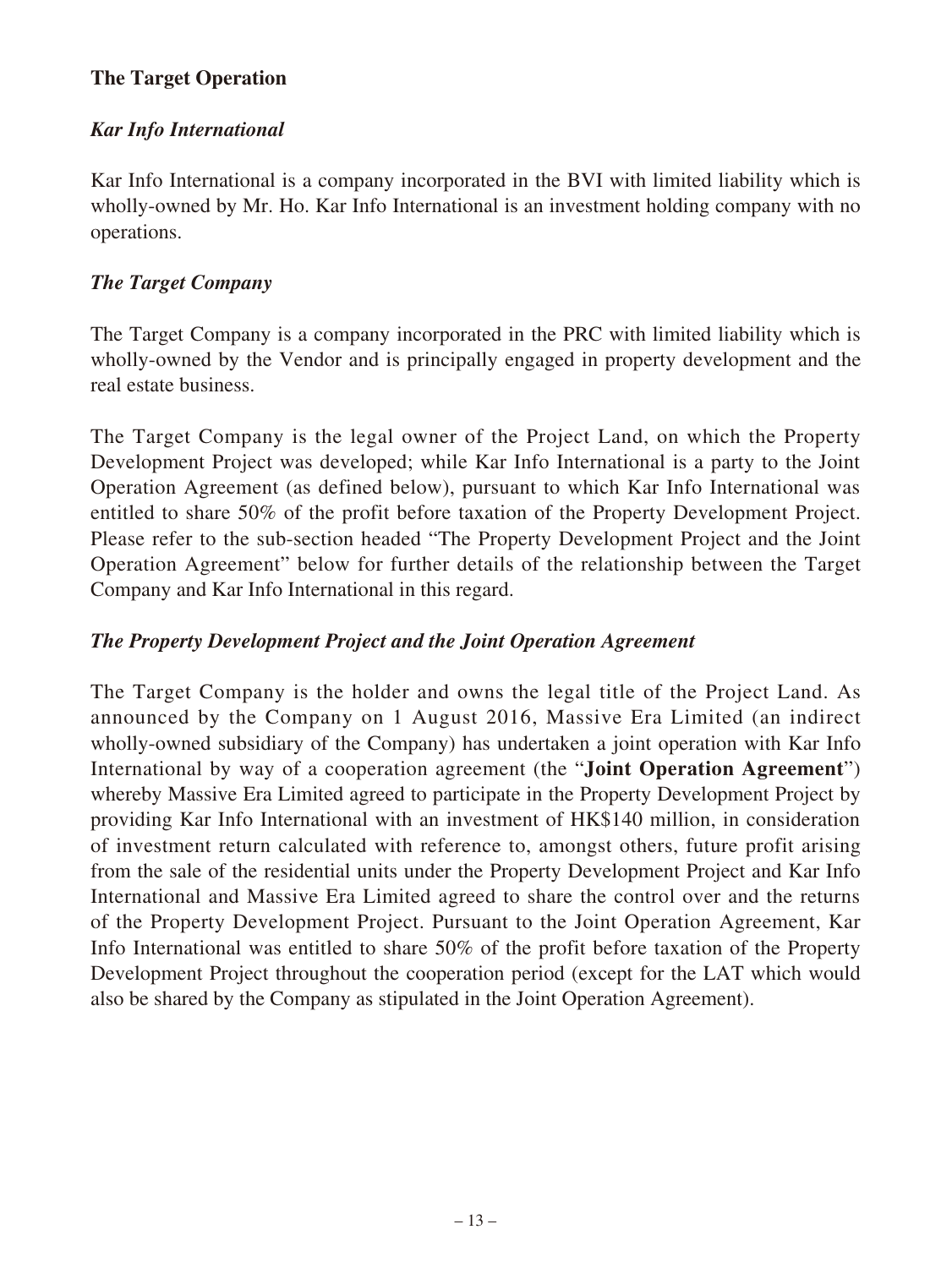The Joint Operation Agreement expired on 22 March 2021 in accordance with its terms. Upon expiry of the Joint Operation Agreement, all unsold residential units are to be retained by the Target Operation at cost; and Massive Era Limited and the Company (indirectly via Massive Era Limited) no longer share any interest in the Property Development Project. As more than 90% of the saleable area under the Property Development Project were sold during the cooperation period, Kar Info International has paid Massive Era Limited the return on the Property Development Project pursuant to the following formula in accordance with the Joint Operation Agreement upon its expiry:

- Return on the Property Development Project = Project return (i.e.  $50\%$  of the profit before taxation (LAT *(Note)* and CIT) and the land cost arising from the sales of properties developed under the Property Development Project during the cooperation period) – amount received by Massive Era Limited during the cooperation period + (Investment amount \* (unsold saleable area of the Property Development Project/total saleable area of the Property Development Project))
- *Note:* The Company borne its respective portion of LAT in accordance with the average selling price of the properties sold under the Property Development Project during the cooperation period as set out in the Joint Operation Agreement.

No further returns shall be paid by Kar Info International to Massive Era Limited following the sale of any unsold residential units upon the expiry of the Joint Operation Agreement.

As at 30 September 2021, the Property Development Project has been completed and there are 35 unsold residential units (comprising 23 Pre-sold Units and 12 Unsold Units), representing approximately 5.8% of the total number of residential units of the Project Development Project. The Target Operation continues to sell the remaining residential units in the ordinary course of its business. For further details of the Property Development Project, please refer to the Company's announcements dated 1 August 2016 and 4 October 2019 and the Company's circular dated 14 September 2016.

Other businesses including non-residential property rental business previously held by the Target Company are now being carried out by the New Entity following completion of the Corporate Division. Please refer to the sub-section headed "The Corporate Division" below for further details of the Corporate Division.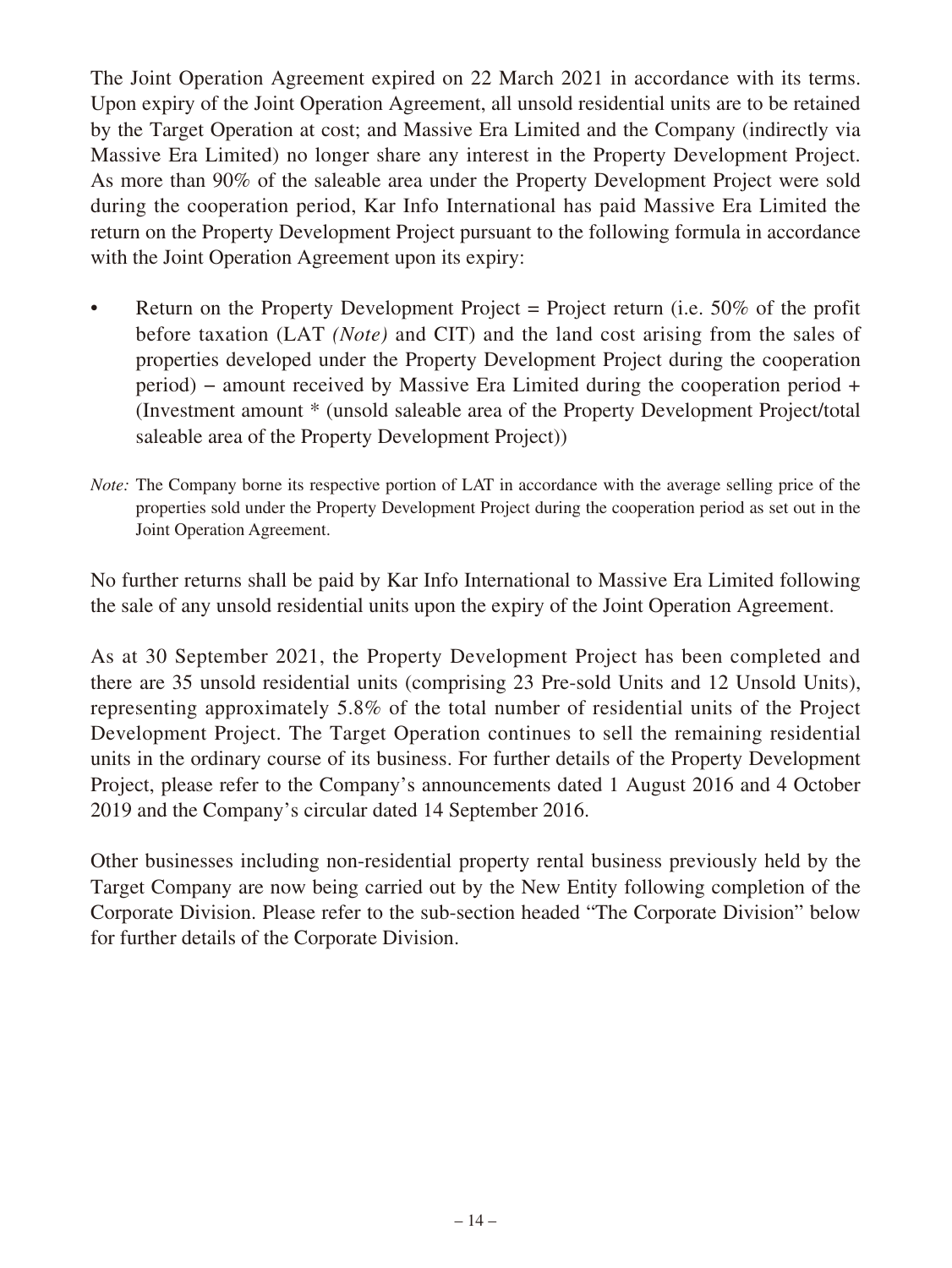### *The Corporate Division*

It is the intention of the Vendor and the Target Company that the Target Company shall undergo the Corporate Division. Following the Corporate Division, the Target Company would hold and own all residential units under the Property Development Project; and all other business, assets and liabilities unrelated to the Property Development Project (including the non-residential property rental business) would be held by the New Entity. No equity interest or registered capital of the New Entity shall form part of the interest in the Target Company which is to be acquired and sold under the Acquisition Agreement.

As at the date of this announcement, the Vendor and the Target Company has entered into the Corporate Division Agreement and the Corporate Division has been completed. The registered capital of the Target Company after Corporate Division would be changed from RMB51 million to RMB50 million.

#### *Financial information of the Target Operation*

Set out below is a summary of the unaudited combined financial information of the Target Operation for each of the years ended 31 March 2019, 2020 and 2021 and for the six months ended 30 September 2021:

|                        |         |                    |         | For the six         |
|------------------------|---------|--------------------|---------|---------------------|
|                        |         | For the year ended |         | months ended        |
|                        |         | 31 March           |         | <b>30 September</b> |
| (RMB'000)              | 2019    | 2020               | 2021    | 2021                |
| Revenue                | 201,833 | 281,156            | 282,667 | 26,265              |
| Profit before taxation | 144,568 | 198,072            | 189,241 | 19,803              |
| Profit after taxation  | 63,944  | 82,829             | 69,606  | 9,435               |

As at 30 September 2021, the net asset value of the Target Operation based on the latest combined financial information of the Target Operation was approximately RMB233.0 million (equivalent to approximately HK\$279.6 million).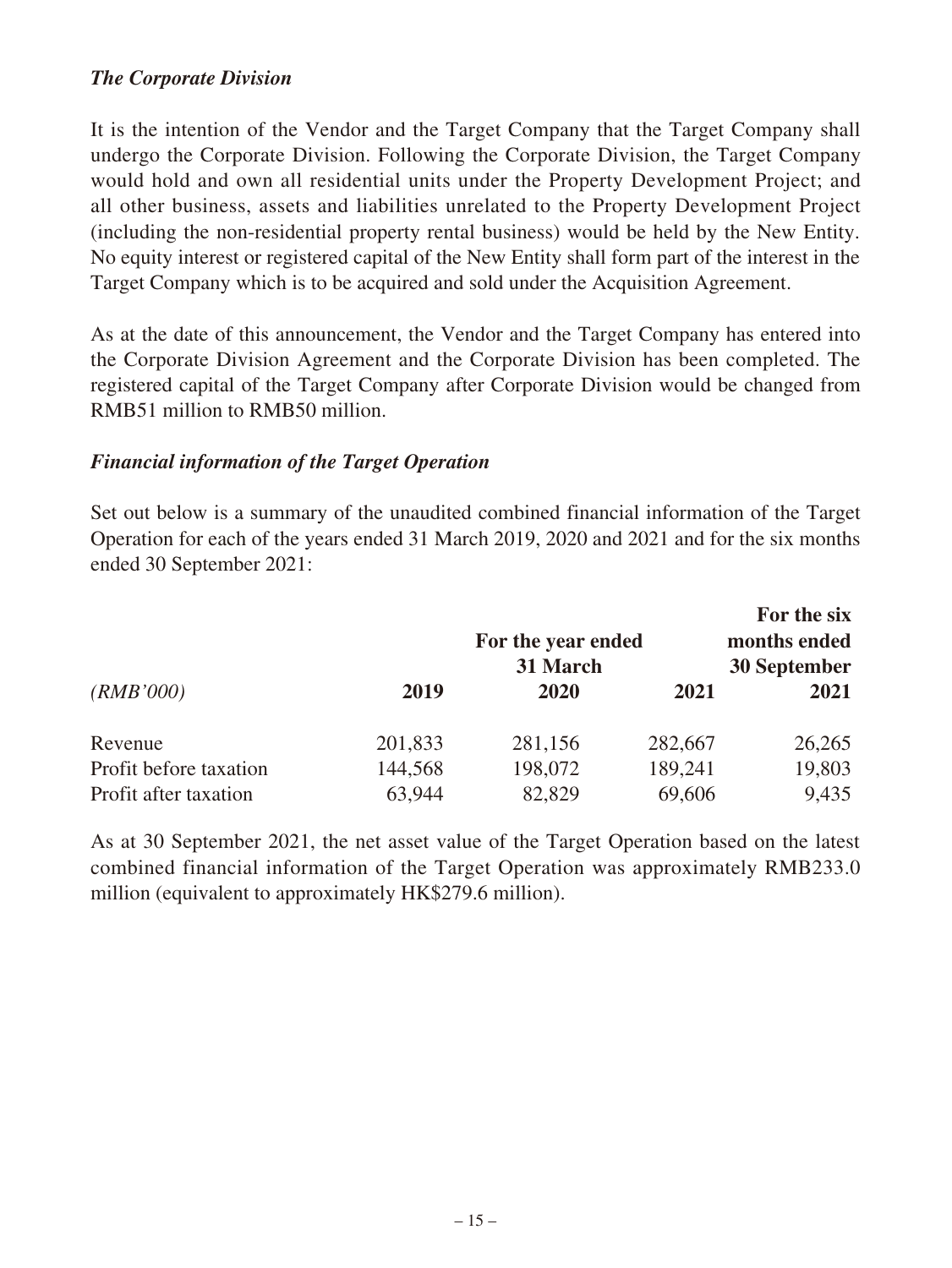### **REASONS FOR AND BENEFITS OF THE ACQUISITIONS**

The Directors considered the following reasons for the Acquisitions and believe that the Acquisitions, being part of the steps of the Proposed Spin-off, can in turn offer the following benefits to the Group:

- (a) currently, the Group is engaged in the residential real estate business in the Greater Bay Area under three main projects, namely, Phase 4 and 5 of Castfast Villas\* (嘉 輝豪庭) and Gong Guan Louvre Mansion\* (羅浮公館). As the Target Company is the holder and owns the legal title of the Property Development Project and Kar Info International is a party to the Joint Operation Agreement, the Acquisitions would enable the Group to consolidate its management over the various phases of Castfast Villas\* (嘉輝豪庭) to achieve operational and management efficiency;
- (b) the Company proposes to spin-off and separately list its residential real estate business on the Main Board of the Stock Exchange in accordance with Practice Note 15 of the Listing Rules through, among other steps, the injection of relevant Group subsidiaries (including the Target Operation upon completion of the Acquisitions) and assets into a newly established Cayman Islands-incorporated company (the "**Newco**" and together with its subsidiaries, the "**Newco Group**") through a corporate reorganisation. The Acquisition and the Kar Info International Acquisition are, among others, the steps of such corporate reorganisation;
- (c) as part of the steps leading to the completion of the Proposed Spin-off, the Acquisitions would:
	- (i) create a more defined business focus for the Group following the completion of the Proposed Spin-off (the "**Remaining Group**"), which will focus on the metal and plastic business and electronic manufacturing services business and the Newco Group, which will focus on the real estate business, thereby separating the strategies for each of the Remaining Group and the Newco Group and enabling the management of the Remaining Group and the Newco Group to more efficiently allocate its resources on its business, respectively;
	- (ii) by separating the real estate and manufacturing businesses, enable investors to better analyse the operating performance of each of the Remaining Group and the Newco Group so that they can better analyse both as more tightly focused companies where risk issues are isolated, identified and understood; and
	- (iii) enable access by the Remaining Group and the Newco Group to separate fundraising platforms in the equity and debt capital markets, thereby increasing financing flexibility for both entities and enhance the transparency for financial institutions to extent credit or financing to the New Group by virtue of its separate listing status.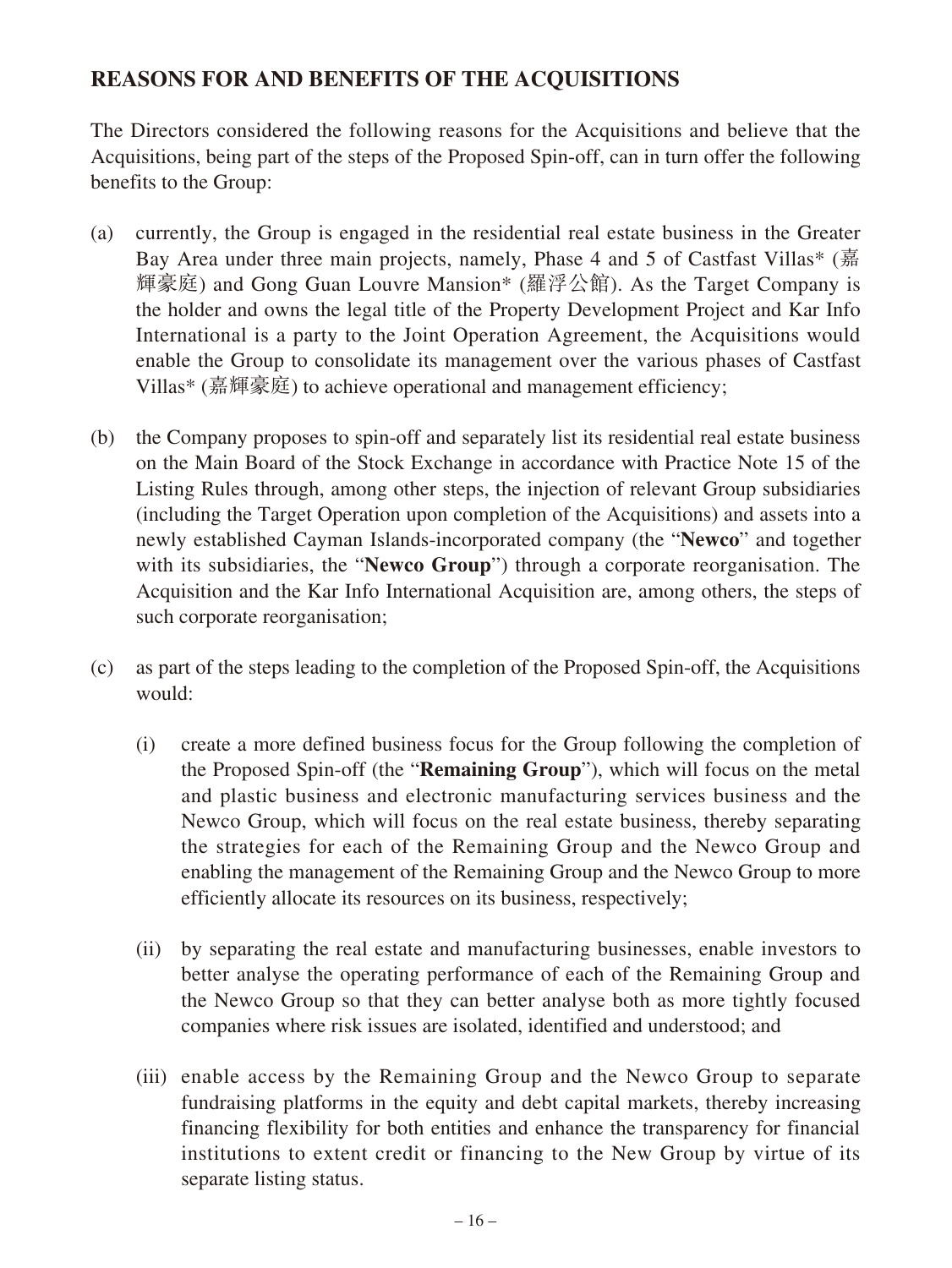It is proposed that as part of the Proposed Spin-off, the shareholders of the Company will have an assured entitlement to the shares in the Newco (which will be focusing on the real estate business and each of Kar Info International and the Target Company (assuming completion of the Acquisitions) will form part of the Newco Group) by way of a distribution in specie of the shares in the Newco. The Company will issue further announcement(s) of the Proposed Spin-off as and when appropriate and in accordance with the relevant requirements under the Listing Rules. As the Acquisitions are not conditional upon the Proposed Spin-off, in the case if the Proposed Spin-off is not proceeded with by the Company for any reason, the Acquisitions would still be completed subject to the fulfilment or waiver (as the case may be) of the Kar Info International Acquisition Conditions and the Acquisition Conditions. As explained in paragraph (a) above, the Acquisitions are expected to enable the Group to consolidate its management over the various phases of Castfast Villas to achieve operational and management efficiency.

The Board (excluding Mr. Ho, Mr. Ho Cheuk Ming, Mr. Ho Kai Man and the independent non-executive Directors) considers that the terms of the Kar Info International Acquisition Agreement, the Acquisition Agreement, and the transactions contemplated thereunder are on normal commercial terms or better, fair and reasonable and are in the interests of the Company and the Shareholders as a whole.

## **IMPLICATIONS UNDER THE LISTING RULES**

As all the percentage ratios applicable to the Kar Info International Acquisition Agreement were less than 0.1%, the Kar Info International Acquisition constituted a de minimis transaction pursuant to Rule 14A.76 of the Listing Rules and was fully exempted from the reporting, announcement, circular and Independent Shareholders' approval requirements under Chapter 14A of the Listing Rules.

As the Kar Info International Acquisition Agreement and the Acquisition Agreement were entered into by the Group with, respectively, Mr. Ho and his associate on the same date and the transactions contemplated thereunder are inter-conditional with each other, the transactions contemplated under the Kar Info International Acquisition Agreement and the Acquisition Agreement shall be aggregated and be treated as if they were one transaction under Rules 14A.81 and 14A.82 of the Listing Rules.

As one or more of the applicable percentage ratios in respect of the Acquisition (standalone or on an aggregated basis) is more than 25% but less than 100%, the Acquisition constitutes a major transaction of the Company under Chapter 14 of the Listing Rules. Accordingly, the Acquisition is subject to the reporting, announcement, circular and Shareholders' approval requirements under Chapter 14 of the Listing Rules.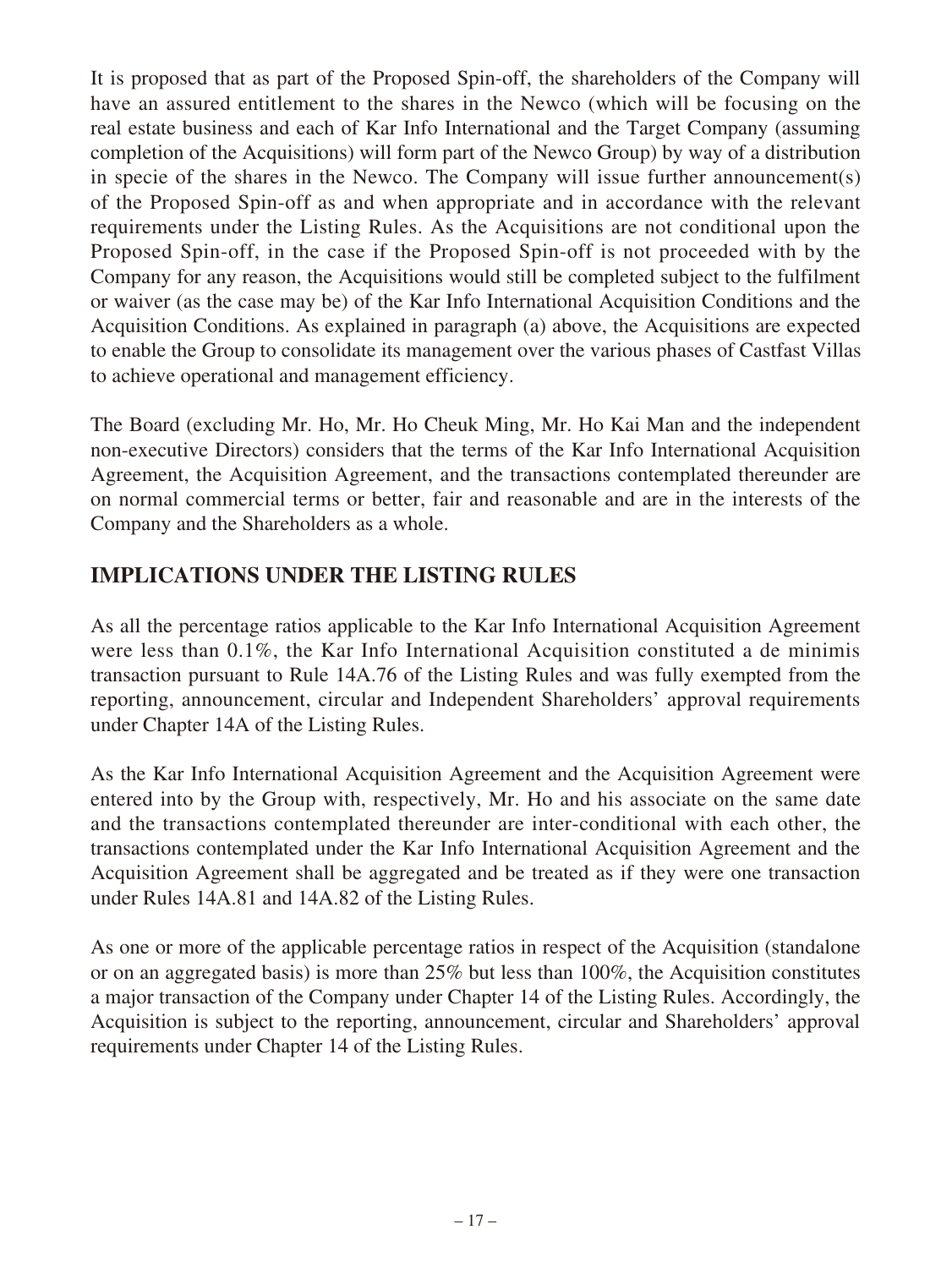As at the date of this announcement, the Vendor is wholly-owned by Mr. Ho, who is a connected person of the Company by virtue of being an executive Director, the Chairman and the Chief Executive Officer of the Company, and a Controlling Shareholder. Accordingly, the Acquisition also constitutes a connected transaction of the Company under Chapter 14A of the Listing Rules and is subject to the reporting, announcement, circular and Independent Shareholders' approval requirements under Chapter 14A of the Listing Rules. Given that the Kar Info International Acquisition is inter-conditional with the Acquisition, the Company will also seek Independent Shareholders' approval for the Kar Info International Acquisition.

The Company will seek approval from the Independent Shareholders for the Kar Info International Acquisition Agreement, the Acquisition Agreement, and the transactions contemplated thereunder at the SGM.

### **INDEPENDENT BOARD COMMITTEE AND INDEPENDENT FINANCIAL ADVISER**

The Company has established the Independent Board Committee to advise the Independent Shareholders in connection with the Kar Info International Acquisition Agreement, the Acquisition Agreement, and the transactions contemplated thereunder. China Tonghai Capital Limited has been appointed as Independent Financial Adviser by the Company to advise the Independent Board Committee and the Independent Shareholders in connection with the Kar Info International Acquisition Agreement, the Acquisition Agreement, and the transactions contemplated thereunder.

### **SGM**

The SGM will be convened and held by the Company for the Independent Shareholders to consider and, if thought fit, approve the Kar Info International Acquisition Agreement, the Acquisition Agreement, and the transactions contemplated thereunder.

Mr. Ho, an executive Director, the Chairman and Chief Executive Officer of the Company, and a Controlling Shareholder, is considered to have material interest in the Kar Info International Acquisition and the Acquisition by virtue of his interests in the Vendor, Kar Info International, and the Target Company. He, together with Mr. Ho Cheuk Ming (nonexecutive Director) and Mr. Ho Kai Man (non-executive Director), has therefore abstained from voting on the relevant Board resolutions and, along with his associates (including Mr. Ho Cheuk Ming, Mr. Ho Wai Hon Brian and Ms. Ho Po Chu), shall abstain from voting at the SGM on the relevant resolutions for approving the Kar Info International Acquisition Agreement, the Acquisition Agreement, and the transactions contemplated thereunder. As at the date of this announcement, Mr. Ho, Mr. Ho Cheuk Ming, Mr. Ho Wai Hon Brian and Ms. Ho Po Chu (including their personal interests, family interests and corporate/other interests) are interested in approximately 72.70%, 41.09%, 0.11% and 72.70% of the Shares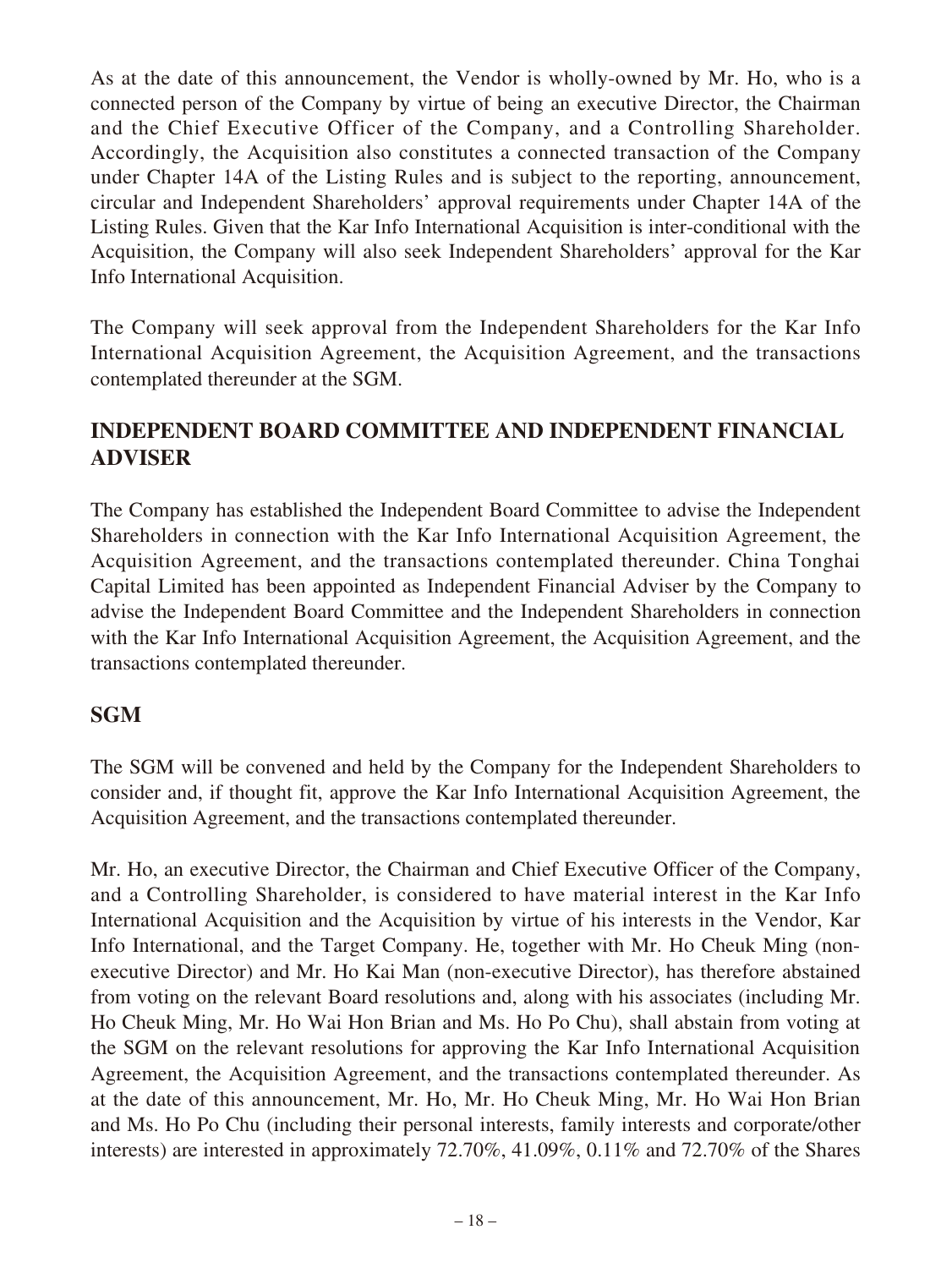in issue of the Company, respectively. Mr. Ho is the brother of Mr. Ho Cheuk Ming, the uncle of Mr. Ho Kai Man, the father of Mr. Ho Wai Hon Brian and the spouse of Ms. Ho Po Chu.

Save as disclosed above and to the best of the Directors' knowledge, information and belief having made all reasonable enquiries, as at the date of this announcement, no other Shareholder and/or associate thereof has a material interest in the Kar Info International Acquisition Agreement, the Acquisition Agreement, or the transactions contemplated thereunder and thus, no other Shareholder and/or associate thereof is required to abstain from voting on the proposed resolutions to approve the aforementioned matters.

## **DESPATCH OF CIRCULAR**

A circular containing, among others, (i) further details of the Kar Info International Acquisition Agreement, the Acquisition Agreement, and the transactions contemplated thereunder; (ii) a letter from the Independent Board Committee with its opinion and recommendations on the Kar Info International Acquisition Agreement, the Acquisition Agreement, and the transactions contemplated thereunder to the Independent Shareholders; (iii) a letter of advice from the Independent Financial Adviser with its advice on the Kar Info International Acquisition Agreement, the Acquisition Agreement, and the transactions contemplated thereunder to the Independent Board Committee and the Independent Shareholders; and (iv) a notice of the SGM, will be despatched to the Shareholders as soon as possible and within 15 business days after the publication of this announcement.

**The Kar Info International Acquisition and the Acquisition are subject to a number of conditions, including approval from the Independent Shareholders, which may or may not be fulfilled. There is therefore no assurance that the Kar Info International Acquisition or the Acquisition will proceed. Shareholders and potential investors of the Company should exercise caution when dealing in the securities of the Company.**

### **DEFINITIONS**

In this announcement, unless the context otherwise requires, the following expressions shall have the following meanings:

| "Acquisition"  | the acquisition of the entire equity interest in the Target<br>Company by the Purchaser from the Vendor pursuant to the<br>terms and conditions of the Acquisition Agreement |
|----------------|------------------------------------------------------------------------------------------------------------------------------------------------------------------------------|
| "Acquisitions" | the Kar Info International Acquisition and the Acquisition                                                                                                                   |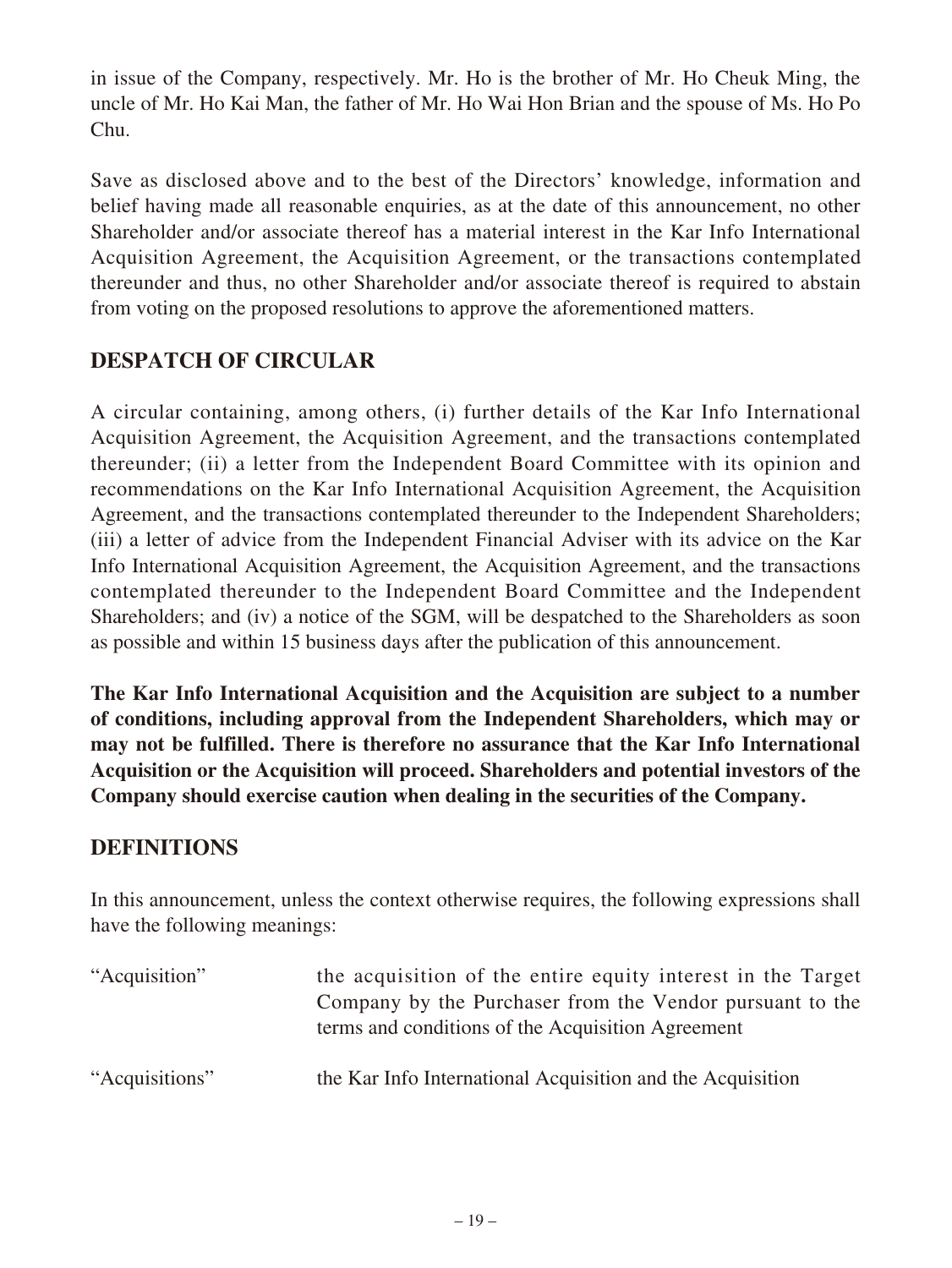|                                  | "Acquisition Agreement" the conditional sale and purchase agreement dated 28 January<br>2022 entered into between the Purchaser and the Vendor in<br>relation to the Acquisition                                                                                         |
|----------------------------------|--------------------------------------------------------------------------------------------------------------------------------------------------------------------------------------------------------------------------------------------------------------------------|
| "Acquisition Closing"            | the closing of the Acquisition in accordance with the terms and<br>conditions of the Acquisition Agreement                                                                                                                                                               |
|                                  | "Acquisition Conditions" the conditions precedent to the Acquisition Closing as stipulated<br>under the Acquisition Agreement                                                                                                                                            |
| "associate"                      | has the meaning ascribed to it under the Listing Rules                                                                                                                                                                                                                   |
| "Benefit Master"                 | Benefit Master Limited, a company incorporated in the BVI, and<br>an indirect wholly-owned subsidiary of the Company                                                                                                                                                     |
| "Board"                          | the board of Directors                                                                                                                                                                                                                                                   |
| "BVI"                            | the British Virgin Islands                                                                                                                                                                                                                                               |
| "Closing Date"                   | the date that is three business days after the Acquisition<br>Conditions have been fulfilled or waived (as the case may be)<br>pursuant to the Acquisition Agreement, or such other date as the<br>Purchaser and the Vendor may agree in writing                         |
| "Company"                        | Karrie International Holdings Limited, a company incorporated<br>in Bermuda with limited liability and the shares of which are<br>listed on the Main Board of the Stock Exchange (Stock Code:<br>1050)                                                                   |
| "Consideration"                  | the total consideration for the Acquisition, which is RMB38<br>million (equivalent to approximately HK\$45.6 million) or its<br>HK\$ equivalent                                                                                                                          |
| "Controlling"<br>Shareholder(s)" | has the meaning ascribed to it under the Listing Rules and,<br>in the context of this announcement, refers to the controlling<br>shareholder(s) of the Company                                                                                                           |
| "Corporate Division"             | the corporate division of the Target Company into two companies<br>(i.e. the Target Company and the New Entity) established in the<br>PRC with limited liability independent from each other pursuant<br>to the terms and conditions of the Corporate Division Agreement |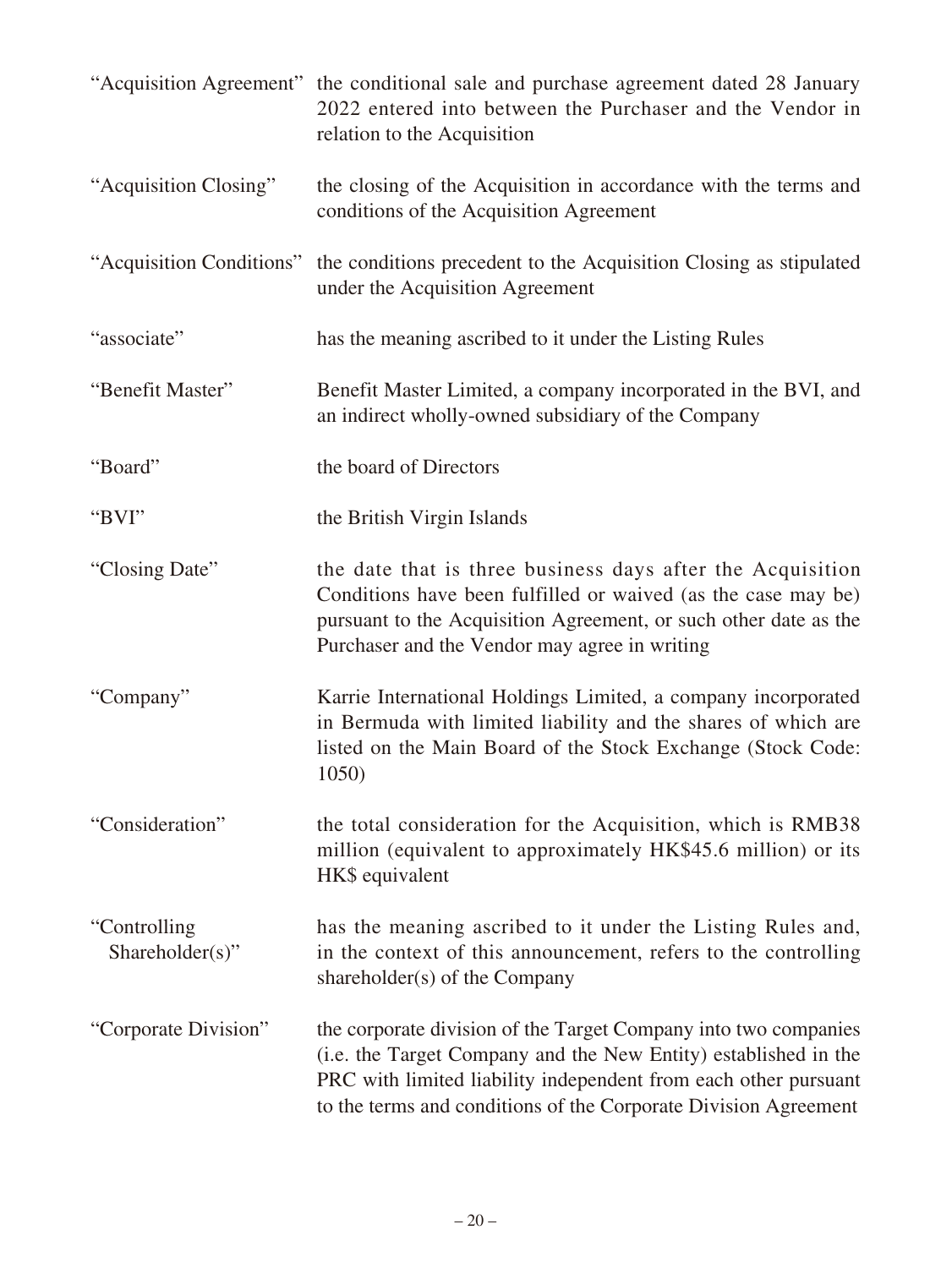| "Corporate Division"<br>Agreement"                   | the agreement entered into by the Vendor and the Target<br>Company on 31 October 2021 for the purpose of effecting the<br>Corporate Division under the relevant PRC laws, rules and<br>regulations                              |
|------------------------------------------------------|---------------------------------------------------------------------------------------------------------------------------------------------------------------------------------------------------------------------------------|
| "Director(s)"                                        | the Director(s) of the Company                                                                                                                                                                                                  |
| "Equity Valuation"                                   | the appraisal of the fair value of the entire equity interest of<br>the Target Company (assuming completion of the Corporate<br>Division) as at 30 September 2021 based on the asset-based<br>approach by the Valuer            |
| "Equity Valuation<br>Report"                         | the report on the Equity Valuation prepared by the Valuer                                                                                                                                                                       |
| "Group"                                              | the Company and its subsidiaries                                                                                                                                                                                                |
| "Hong Kong"                                          | the Hong Kong Special Administrative Region                                                                                                                                                                                     |
| "HK\$"                                               | Hong Kong dollars, the lawful currency of Hong Kong                                                                                                                                                                             |
| "Independent Board<br>Committee"                     | the independent committee of the Board, comprising all the<br>independent non-executive Directors, formed for the purpose<br>of advising the Independent Shareholders in relation to the<br>Acquisitions                        |
| "Independent Financial<br>Adviser"                   | China Tonghai Capital Limited, being the independent financial<br>adviser to the Independent Board Committee and the Independent<br>Shareholders in relation to the Acquisitions                                                |
| "Independent<br>Shareholders"                        | the Shareholders, excluding those who are required to abstain<br>from voting at the SGM                                                                                                                                         |
| "Kar Info International<br>Acquisition"              | the acquisition of the entire issued share capital of Kar Info<br>International by Benefit Master from Mr. Ho (as vendor)<br>pursuant to the terms and conditions of the Kar Info International<br><b>Acquisition Agreement</b> |
| "Kar Info International<br>Acquisition<br>Agreement" | the conditional sale and purchase agreement dated 28 January<br>2022 entered into between Benefit Master and Mr. Ho (as<br>vendor) in relation to the Kar Info International Acquisition                                        |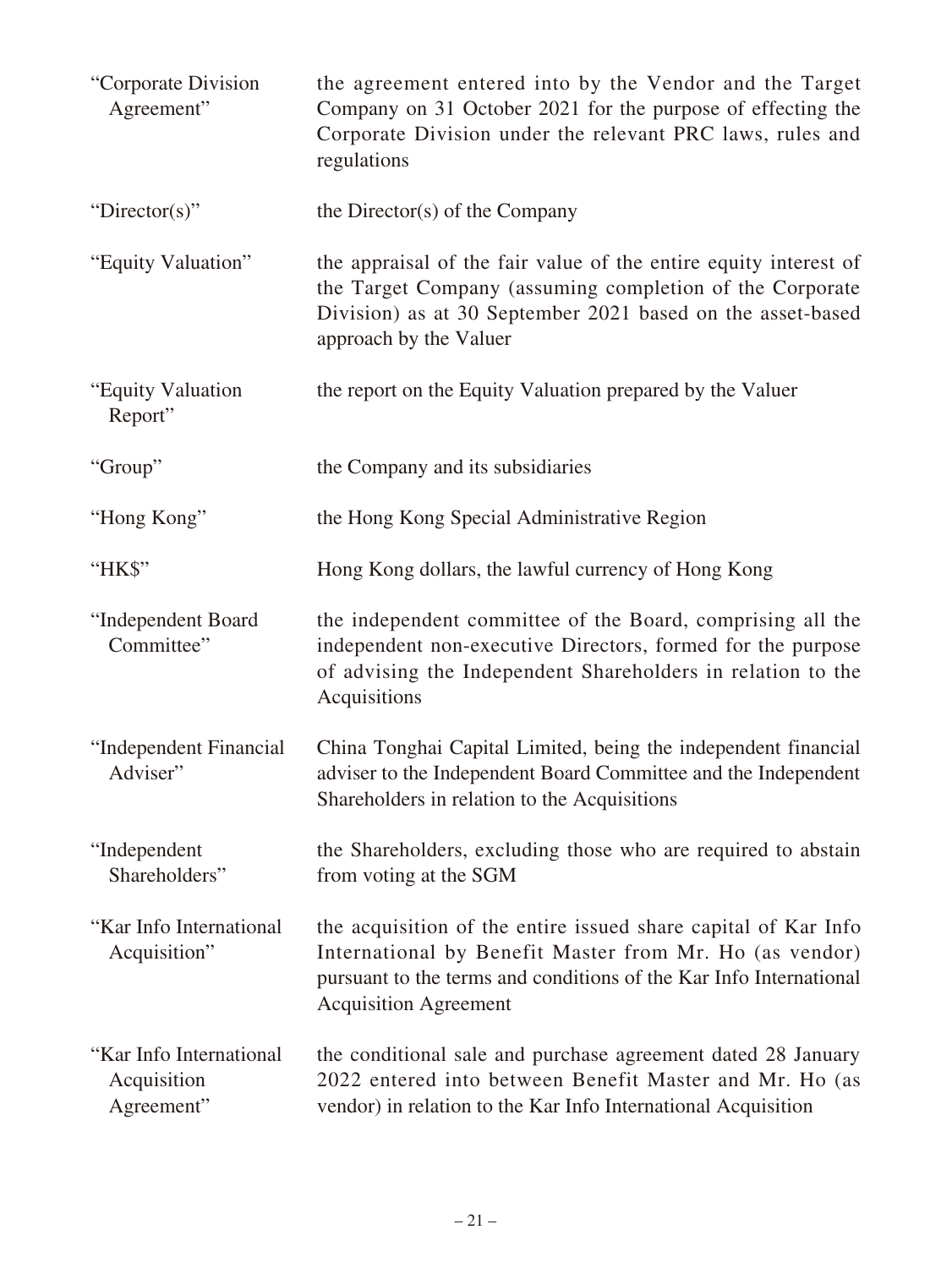| "Kar Info International<br><b>Acquisition Closing"</b> | the closing of the Kar Info International Acquisition in<br>accordance with the terms and conditions of the Kar Info<br><b>International Acquisition Agreement</b>                                                                              |
|--------------------------------------------------------|-------------------------------------------------------------------------------------------------------------------------------------------------------------------------------------------------------------------------------------------------|
| "Kar Info International<br>Acquisition<br>Conditions"  | the conditions precedent to the Kar Info International Acquisition<br>Closing as stipulated under the Kar Info International Acquisition<br>Agreement                                                                                           |
| "Kar Info International"                               | Kar Info International Property Limited, a company incorporated<br>in the BVI with limited liability                                                                                                                                            |
| "Listing Rules"                                        | the Rules Governing the Listing of Securities on the Stock<br>Exchange                                                                                                                                                                          |
| "Mr. Ho"                                               | Mr. Ho Cheuk Fai, an executive Director, the Chairman, and<br>the Chief Executive Officer of the Company; and a Controlling<br>Shareholder                                                                                                      |
| "New Entity"                                           | the new entity established as a result of the Corporate Division,<br>which would be holding all other business, assets and liabilities<br>unrelated to the Property Development Project following the<br><b>Corporate Division</b>              |
| "percentage ratio"                                     | has the meaning ascribed to it under the Listing Rules                                                                                                                                                                                          |
| "PRC"                                                  | the People's Republic of China, and for the purpose of this<br>announcement, excluding Hong Kong, the Macau Special<br>Administrative Region, and Taiwan                                                                                        |
| "Pre-sold Units"                                       | residential properties of the Property Development Project that<br>were pre-sold but not yet delivered as at 30 September 2021                                                                                                                  |
| "Project Land"                                         | an area of land situated in the lot of You Gan Pu Village,<br>Fenggang Town, Dongguan City, Guangdong Province, the<br>PRC with a total site area of approximately 32,799 sq. m. and on<br>which the Property Development Project was developed |
| "Property Development<br>Project"                      | Phase 3 of Castfast Villas* (嘉輝豪庭3期), a property<br>development project located in Fenggang Town, Dongguan City,<br>Guangdong Province, the PRC held by the Target Company                                                                      |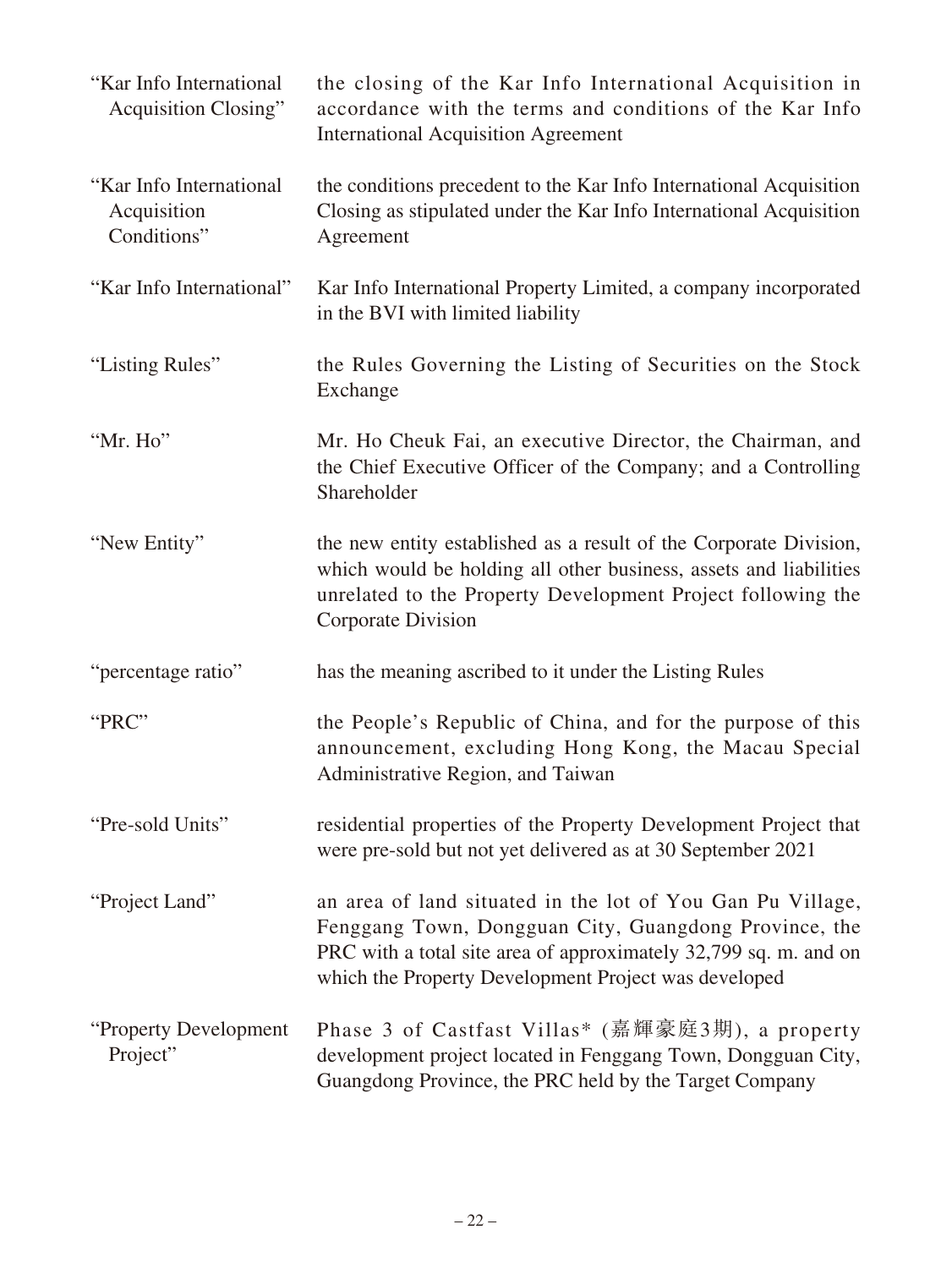| "Property Valuation"<br>Report" | the report on the appraisal of the fair value of the property<br>interests of the Target Company as at 30 September 2021<br>prepared by the Valuer                                                                                                              |
|---------------------------------|-----------------------------------------------------------------------------------------------------------------------------------------------------------------------------------------------------------------------------------------------------------------|
| "Proposed Spin-off"             | the proposed spin-off of the Company to separately list its<br>residential real estate business on the Main Board of the Stock<br>Exchange in accordance with Practice Note 15 of the Listing<br>Rules                                                          |
| "Purchaser"                     | KRP Development Company Limited, a company incorporated<br>in Hong Kong with limited liability, and an indirect wholly-<br>owned subsidiary of the Company                                                                                                      |
| "RMB"                           | Renminbi, the lawful currency of the PRC                                                                                                                                                                                                                        |
| "SGM"                           | a special general meeting to be held by the Company to consider,<br>and if thought fit, approve the Kar Info International Acquisition<br>Agreement, the Acquisition Agreement, and the transactions<br>contemplated thereunder by the Independent Shareholders |
| "Shareholder(s)"                | $holder(s)$ of the Share $(s)$                                                                                                                                                                                                                                  |
| "Share(s)"                      | ordinary share(s) of the Company                                                                                                                                                                                                                                |
| "sq. m."                        | square metre                                                                                                                                                                                                                                                    |
| "Stock Exchange"                | The Stock Exchange of Hong Kong                                                                                                                                                                                                                                 |
| "Target Company"                | Dongguan City Jiaxuntong Computer Products Limited* (東莞<br>市嘉訊通電腦產品有限公司), a company established in the<br>PRC with limited liability, which is indirect wholly-owned by<br>Mr. Ho                                                                               |
| "Target Operation"              | refers to the operation of the Property Development Project<br>attributable to Kar Info International                                                                                                                                                           |
| "Unsold Units"                  | unsold portions of the residential properties of the Property<br>Development Project as at 30 September 2021                                                                                                                                                    |
| "US\$"                          | United States dollars, the lawful currency of the United States of<br>America                                                                                                                                                                                   |